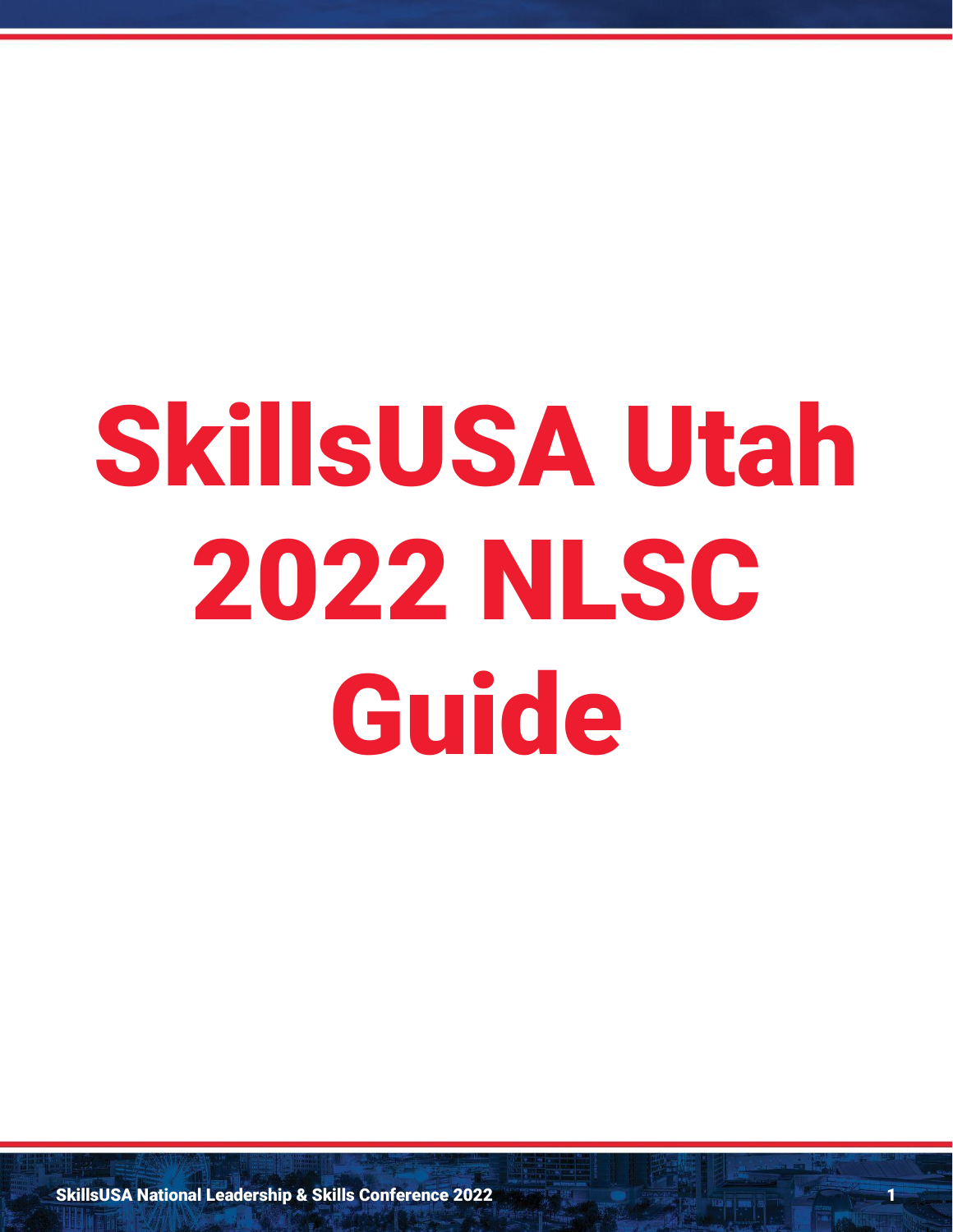# **Table of Contents**

# **Conference Experience**

| - G         |
|-------------|
| $-10$       |
| 11          |
| - 12        |
| $\sqrt{13}$ |

# **Conference Programs and Events**

| -14   |
|-------|
| -15   |
| $-15$ |
| 17    |
| -18   |
| -21   |
|       |

# **General Conference Information**

| 22  |
|-----|
| 22  |
| 22  |
| 23  |
| 23  |
| 24  |
| 26  |
| -28 |
|     |

 $\mathbf{A}$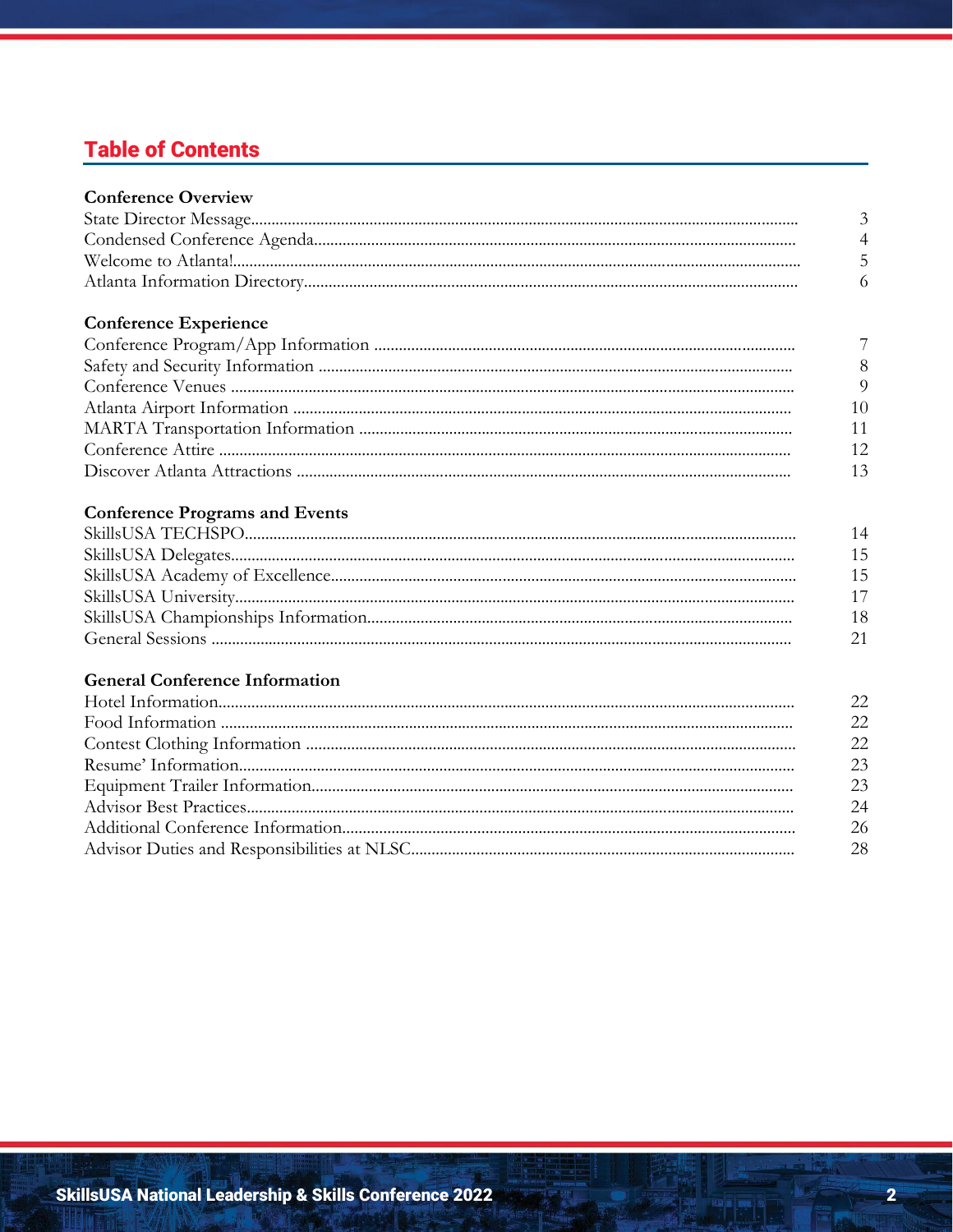Dear Advisors and National Conference Participants,

Congratulations! Your chapter members have worked hard this year to earn an opportunity to attend the SkillsUSA National Leadership & Skills Conference in Atlanta, GA, this June. On behalf of our state association, board of directors and office, I want to thank you for your continued work and dedication as an advisor to ensure our members develop around the SkillsUSA mission of "empowering its members to become world-class workers, leaders and responsible American citizens. We improve the quality of our nation's future skilled workforce through the development of SkillsUSA Framework skills that include personal, workplace and technical skills grounded in academics."

Together, we will have a full week in Atlanta, the new home of NLSC. The conference truly has an opportunity for every member attending, all supported by business and industry partners working to ensure America has a future skilled workforce. Competitors participating in the career competitions of the SkillsUSA Championships will represent our state as the very best in their respective skill areas. Delegates will conduct the business of the organization, making decisions for the future of our organization. Chapter leaders will be able to grow and develop around skills outlined within the SkillsUSA Framework. Advisors will be able to grow their toolbox through professional development sessions and networking. And all attendees will be able to interact with industry professionals representing the careers you are training for.

We know that you and your members will work hard to make our state proud and that we are the best delegation at the NLSC. This guide outlines the initial information about the event, including schedules, program overviews and how to best prepare. Please review and reach out with questions as they come up. Additional information and instructions will be released as we move closer to the event.

We are going to Atlanta for one purpose: To provide the best SkillsUSA Utah students in this great country an opportunity to test their skills at the highest level of national competition. We expect every student to prepare and perform at their maximum ability, and to avoid all distractions. We expect every advisor and guest to support the students in this effort. We will graciously accept the results, whatever they are. We expect nothing more. We demand nothing less!

We look forward to seeing you at NLSC in Atlanta in June!

Sincerely,

Richard Wittwer *SkillsUSA Utah State Director*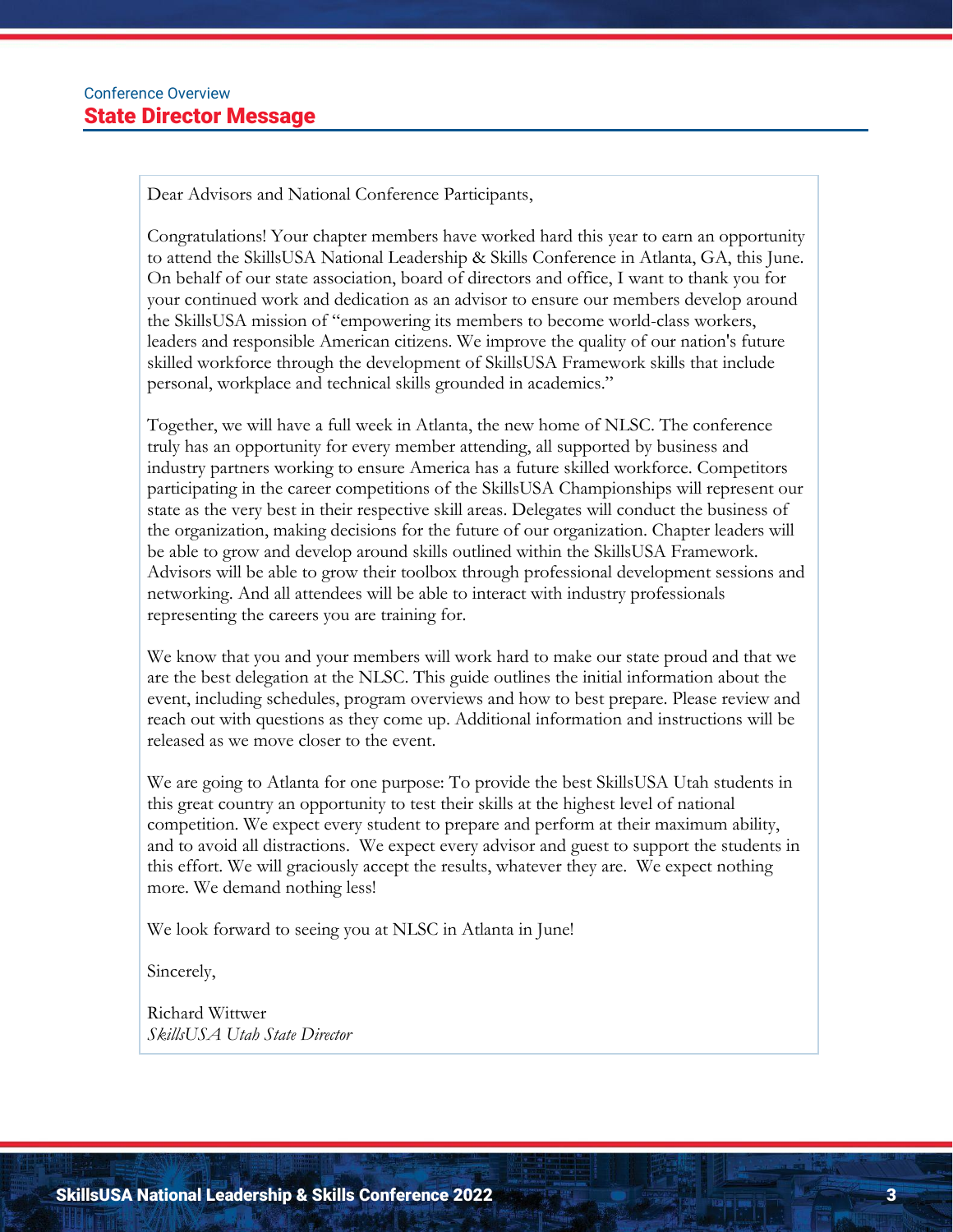# Conference Overview Condensed Conference Agenda

#### **Saturday, June 18**

#### **Sunday, June 19**

#### **Monday, June 20**

#### **Tuesday, June 21**

# *<u>Wednesday, June 22</u>***<br>7:30 a.m. - 5 p.m.**

#### **Thursday, June 23**

#### **Friday, June 24**

8:30 a.m. - 9:30 a.m. Activate, Leverage and Engage Registration 9:30 a.m. - 4:15 p.m. Activate, Leverage and Engage

8:30 a.m. - 4:15 p.m. Activate, Leverage and Engage

8:30 a.m. - 3 p.m. Activate, Leverage and Engage 1 p.m. - 6 p.m. SkillsUSA Store Grand Opening 2 p.m. - 10 p.m. Utah Orientation Meetings (Hotel arrival time)

7:30 a.m. - 5 p.m. SkillsUSA Store Opens 8 a.m. – 5 p.m. Academy of Excellence 8 a.m. – 5 p.m. SkillsUSA University 10 a.m. - 5 p.m. SkillsUSA Championships<br>10 a.m. - 5 p.m. SkillsUSA TECHSPO SkillsUSA TECHSPO 7 p.m. Opening Session

7:30 a.m. - 5 p.m. SkillsUSA Store open SkillsUSA Championships 8 a.m. - 5 p.m. SkillsUSA TECHSPO 8 a.m. - 5 p.m. Academy of Excellence 8 a.m. - 5 p.m. SkillsUSA University 6:30 p.m. Recognition Session

7:30 a.m. - 2 p.m. SkillsUSA Store open 8 a.m. - 5 p.m. SkillsUSA Championships 8 a.m. - 5 p.m. SkillsUSA TECHSPO 8 a.m. - 5 p.m. Academy of Excellence 8 a.m. - 5 p.m. SkillsUSA University 6 p.m. - 9:30 p.m. Champions' Festival

9 a.m. - 12 p.m. Community Service Project 5 p.m. - 8:30 p.m. Awards Ceremony 8:30 p.m. Utah Buffet Dinner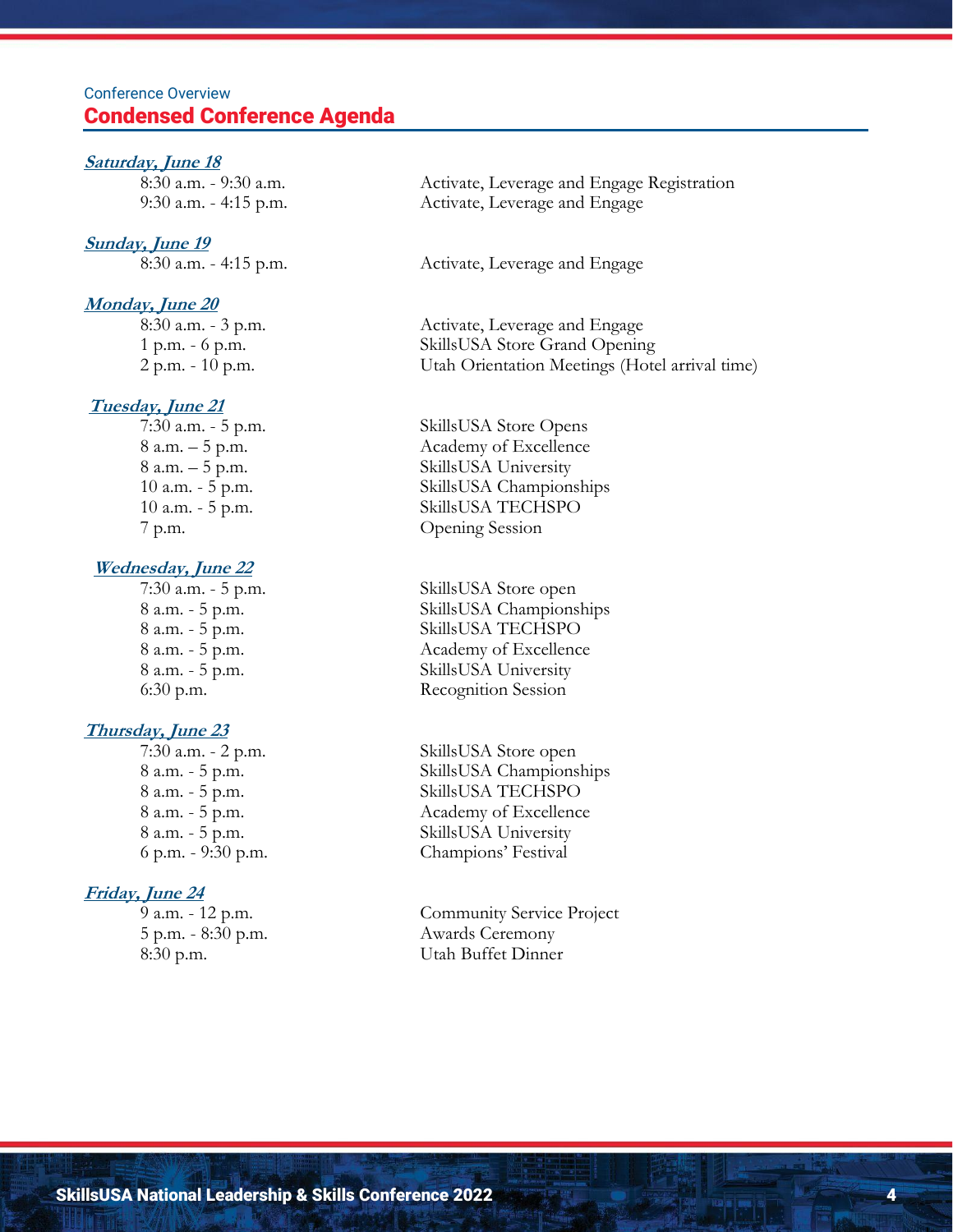# Conference Overview Welcome to Atlanta!

The SkillsUSA National Leadership and Skills Conference is the showcase of skilled trades. Quality career and technical education will be the centerpiece of the conference. Thousands of students, teachers, education leaders and representatives from hundreds of national corporations, trade associations, businesses and labor unions will join together to engage, prepare and celebrate America's future workforce. Atlanta is excited to be the new home of this event.

While Atlanta is sprawling with towering buildings made of glass and steel, it is truly a city in the forest, dotted with expansive green spaces. Everyone is buzzing about the destination, including Lonely Planet. The travel experts named Atlanta as the only U.S. city included in its Best in Travel list for 2022. This urban oasis is a multi-cultural haven for residents and visitors alike, yet exudes Southern hospitality. Individuals from all walks of life add to the city's charm and personality.



Atlanta began as a railroad terminus and remains a transportation hub, but with a 21st-century, global approach. Hartsfield-Jackson Atlanta International Airport is the busiest airport in the world, and 80 percent of the U.S. population lives within a two-hour flight. Visitors can roll into Downtown directly from the airport by riding Atlanta's public rail system, MARTA.

The recently refreshed Centennial Olympic Park is Downtown's centerpiece and is anchored by the Fountain of Rings, an everlasting reminder of the 1996 Summer Olympic Games. Next door, attractions surround Pemberton Place such as Georgia Aquarium, World of Coca-Cola and The National Center for Civil and Human Rights. Atlanta Streetcar is the city's modern-day trolley, carrying passengers from the convention and entertainment district to the eastside of the city.



Sports fans have much to enjoy with a multitude of major league teams to see in action. At the state-of-the-art Mercedes-Benz Stadium, the NFL's Atlanta Falcons "Rise Up" and MLS Atlanta United FC, compete on the soccer pitch. At State Farm Arena, the NBA Hawks take the court. For more football action, collegiate fans congregate at Chickfil-A College Football Hall of Fame.

Atlanta's rich history comes to life in Sweet Auburn Historic District, once the wealthiest black community in America. The area is a focal point for the civil rights movement, as the Martin Luther King Jr. National Historical Park and Ebenezer Baptist Church are located within the district.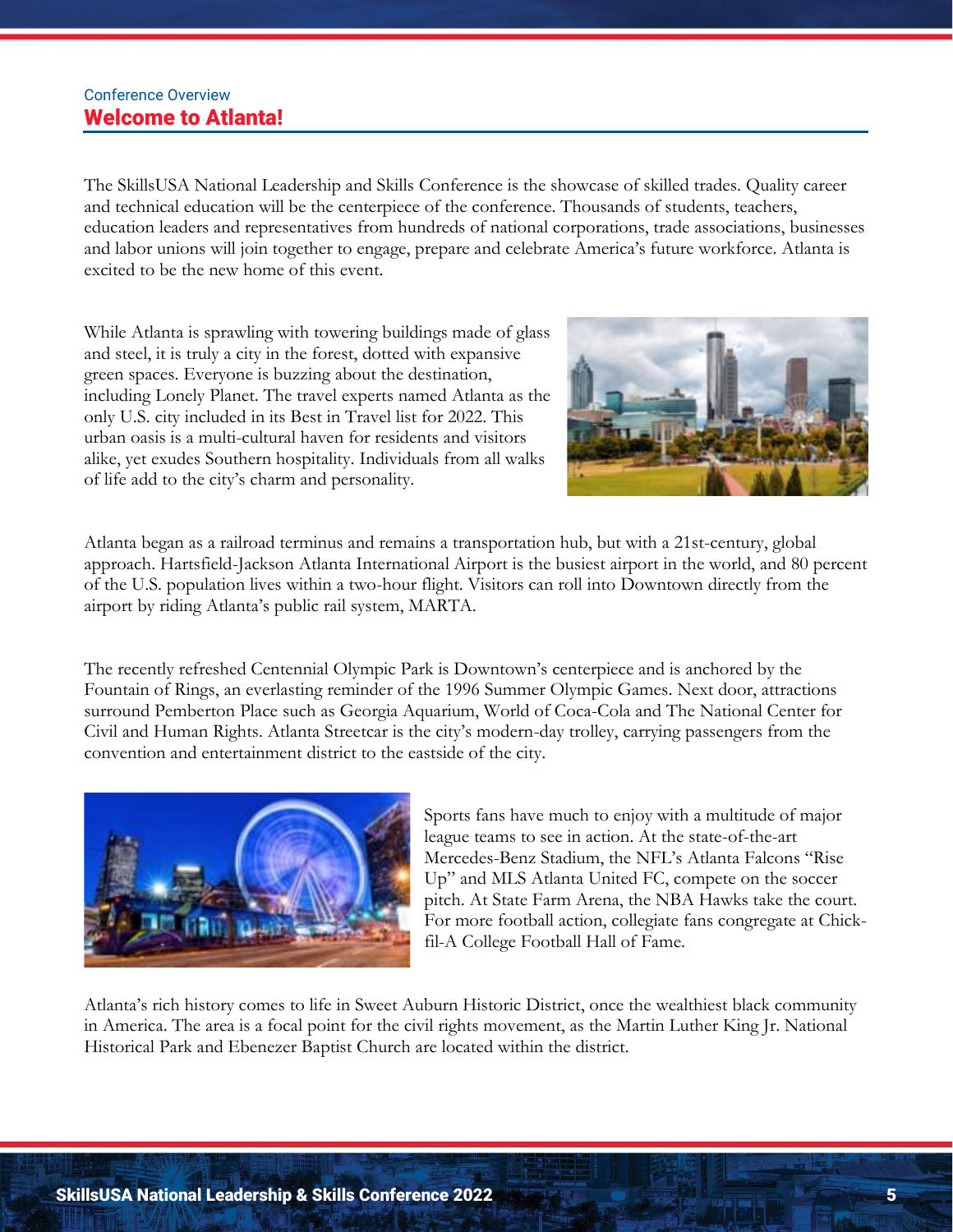Beyond the city's core, Atlanta's intown neighborhoods are packed with personality. Midtown mixes elegance with culture. The Westside has become a magnet for foodies, design enthusiasts and shoppers. Buckhead blends boutiques and galleries with fabulous dining, while Little Five Points keeps it funky through bohemian grunge paired with eclectic shops and music spots.



In Atlanta, chef-run restaurants dish up modern American cuisine in strikingly beautiful spaces. Among the cutting-edge eateries are cozy diners, cafés and bistros. The ethnic mom-and-pop restaurants along Buford Highway offer menus with lots of flavor.

Atlanta welcomes more than one million international visitors each year. Seventy-one countries have representation in Atlanta through a consulate or trade office, giving it a diverse economy. From arts and culture to music and cuisine, the city is full of multi-cultural opportunities for everyone.

Atlanta sits at the intersection of Southern charm, creativity and sophistication. It is easy to fall in love with this beautiful city – its world-class attractions, award-winning dining and hidden wonders – and be inspired by the city's endless possibilities.

Downtown/Midtown is the city's vibrant downtown convention and entertainment district is home to world-class attractions, while the artsy Midtown neighborhood provides inspiration through food and culture. View a map a[t](https://bit.ly/NLSCAtlMap) [https://bit.ly/NLSCAtlMap.](https://bit.ly/NLSCAtlMap)

# Atlanta Information Directory

SkillsUSA has produced an Atlanta Information Directory that highlights medical services, pharmacies, grocery stores and other amenities near the conference venue and hotels. To view the directory [click here.](https://skillsusa.egnyte.com/dl/kKvYnmIDtg)

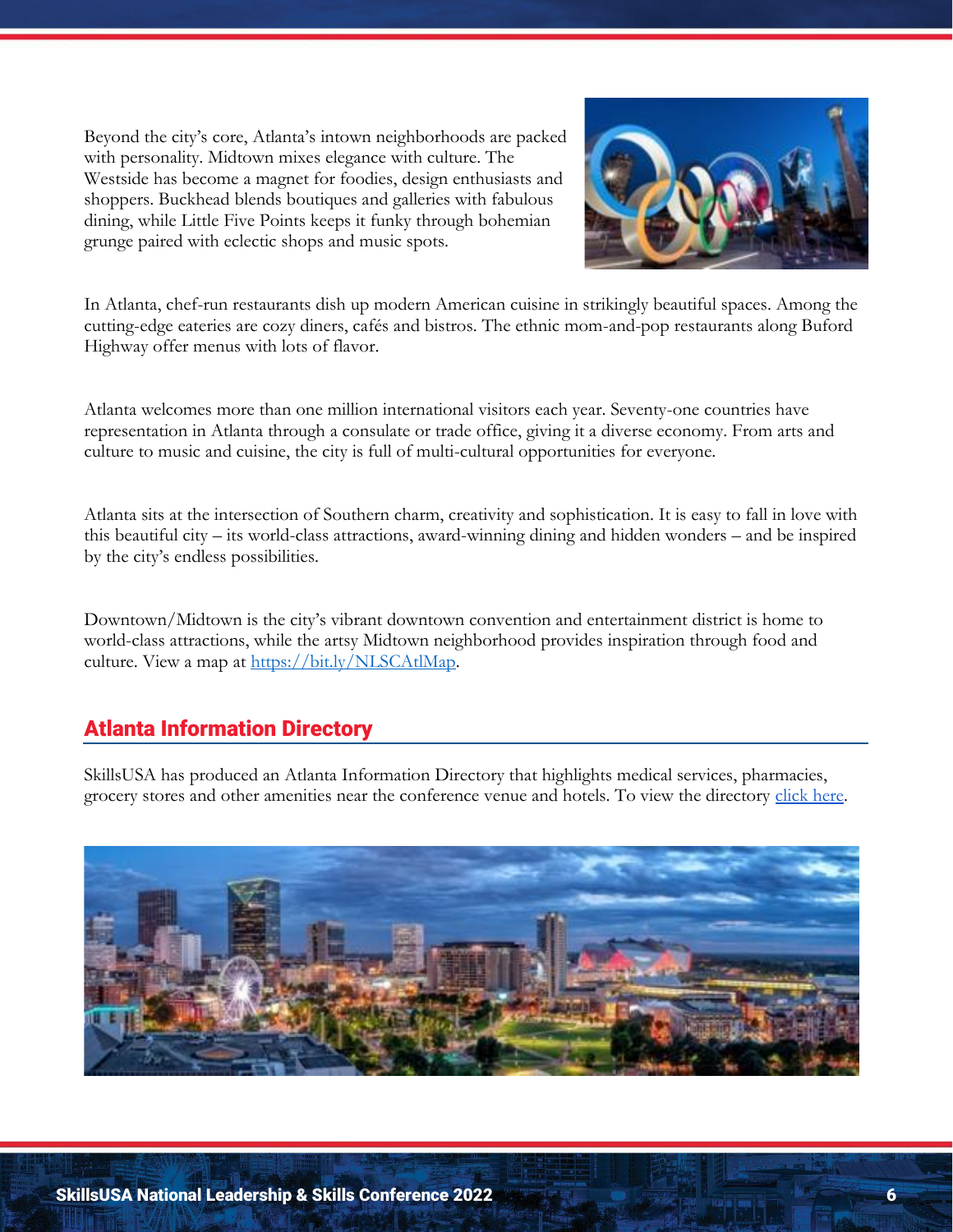# Conference Experience Conference Program/App Information

The NLSC 2022 App is the official conference program of the 58th annual SkillsUSA National Leadership & Skills Conference. With the NLSC 2022 App app, you can:

- Stay organized with up-to-the-minute career competition, event, exhibitor, and session information
- Receive important real-time communications from SkillsUSA
- Build a personalized schedule and bookmark exhibitors
- View conference center map
- Stay in-the-know and join in on social media with #NLSC22
- View popular content, plus share your event photos and experiences within our latest feature called the Activity Feed
- And much, much more!



#### **Download the App**

For iOS and Android devices, search in the App Store or Google Play for "NLSC 2022"— or click on the icons below to download the app.



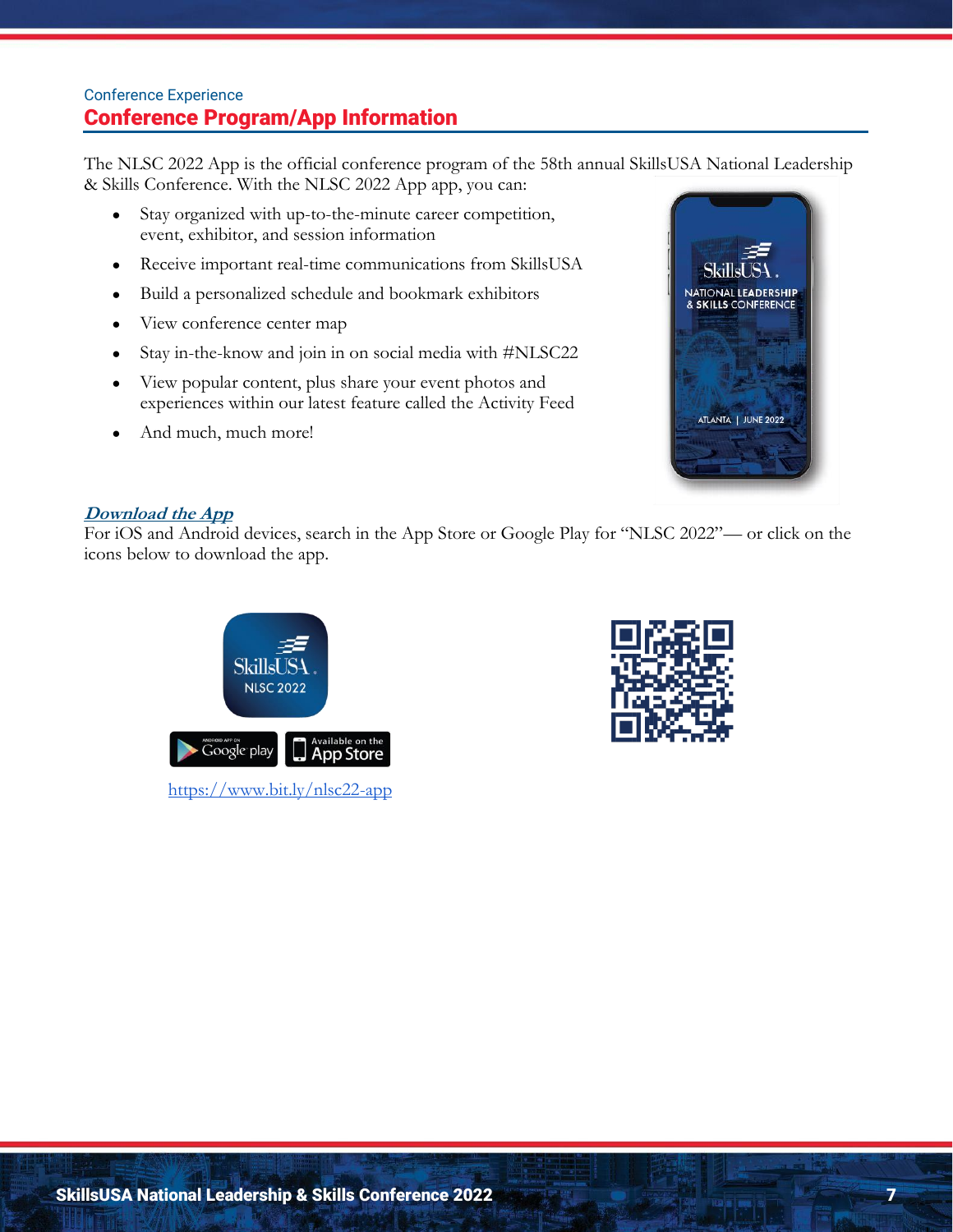# Conference Experience Safety and Security Information

The safety and health of all conference attendees is the top priority of SkillsUSA. While no city can guarantee complete safety at all times for its visitors, SkillsUSA has worked closely with the City of Atlanta, the Atlanta Convention and Visitors Bureau, Georgia World Congress Center Police Department and Security, Atlanta Police Department, Atlanta Ambassador Force, MARTA Police Department as well as other public safety stakeholders and security specialists to ensure the safest experience for attendees.

Unlike our convention centers in Louisville and Kansas City, the GWCC uses a secure badge system for all attendees. No one is allowed into the building without the proper badge and identification. This provides a level of event security that SkillsUSA has not been able to obtain during past conferences. The city of Atlanta also incorporates a high-end surveillance system that is constantly monitored.

#### **Atlanta Police Department**

The Atlanta Police Department (APD) is divided into zones with dedicated officers and a zone commander. Most conference will take place in Zone 5. This zone covers most of Downtown Atlanta and has a long history of working with major events and conferences, including Super Bowl LIII and the Atlanta Pride parade. Each week the department evaluates zone wide crime reports and allocates additional resources to areas needing a public safety focus.

#### **Atlanta Ambassador Program**

Whether you need a helping hand to figure out where to go and what to do in downtown Atlanta, or you need assistance locating a business or your rental vehicle, or you're concerned about a safety issue, Atlanta has you covered with its Atlanta Ambassador program. The city of Atlanta has members of its helpful Ambassador Force stationed throughout the downtown to assure public safety and provide tourists and residents with information. They're the ones in the red and blue uniforms riding Segway human transporters or All-Terrain Public Safety Bikes. Beyond the ambassadors you see on the streets, there are also ambassadors who monitor the downtown surveillance cameras in addition to the police department's monitoring station. During special events, ambassadors communicate with public safety officials directly from the Joint Operations Command Center.

Ambassador Services:

- Welcome and Information Booths: Located at the intersection of Peachtree St. and Andrew Young International Blvd., these are staffed 7:15 a.m.-11:45 p.m.
- Travel Help: Ambassadors know every inch of downtown and can tell you the best route (by foot, car or MARTA) to any location. They can also pre-screen attendee walking routes for conferences and events.
- Activity Suggestions: Whether visitors have an hour, an afternoon or an entire weekend to enjoy the sights and sounds of downtown, ambassadors can recommend the perfect attractions.
- Medical Assistance: Ambassadors are trained to assist in medical emergencies and have direct radio contact with emergency responders. They can also guide people to the nearest 24-hour pharmacy or healthcare provider.
- Maps: Ambassadors can offer one of the most useful tools in any city: a detailed map, marked with major attractions, hotels, restaurants and roadways.
- Safety: Downtown Atlanta is extremely safe. However, should visitors ever feel uncomfortable, they can approach the nearest ambassador who will be happy to escort them to a vehicle, hotel or other downtown destination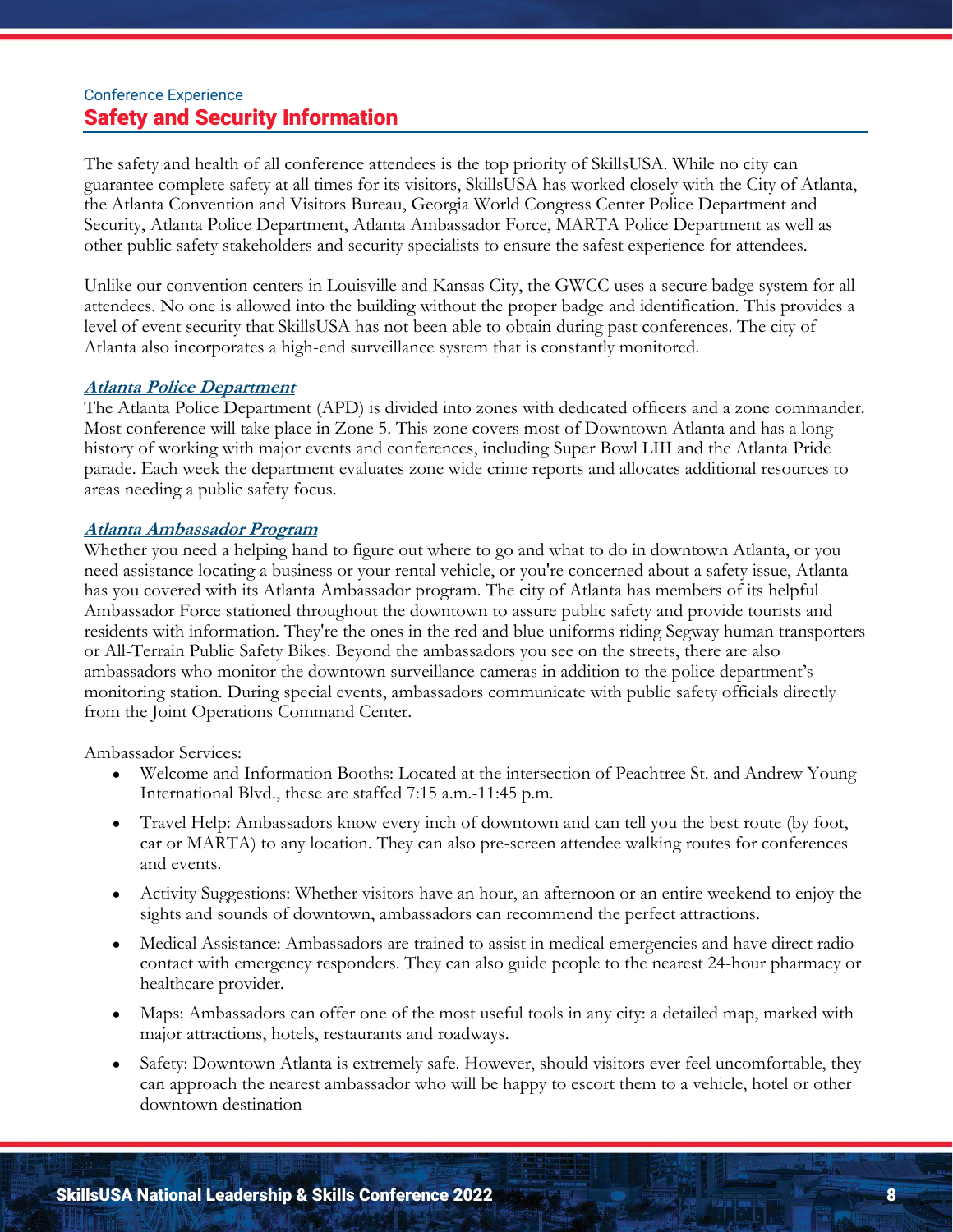# Conference Experience Conference Venues

#### **Georgia World Congress Center**

The Georgia World Congress Center (GWCC), the new home of the National Leadership & Skills Conference, is one of the nation's premier destinations for conventions, trade shows, film production and more. Located in the heart of downtown

Atlanta, GWCC offers 1.5 million square feet of prime exhibit space and is the world's largest LEED certified convention center. Consisting of three interconnected buildings, the GWCC offers a variety of flexible and dynamic spaces and hosts hundreds of world-class events each year. Steps from the convention center's doors, visitors will find 22-acre Centennial Olympic Park, state-of-the-art Mercedes-Benz Stadium (home to the Atlanta Falcons and Atlanta United), the Chick-fil-A College Football Hall of Fame, and the Atlanta Hawks' recently renovated nest, State Farm Arena.



#### Staying Connected (Cellular and Wi-Fi Information)

GWCC contains several free wi-fi areas to ensure attendees can stay connected. Throughout GWCC, there are service boosters for all major cell phone carriers as well.

#### **State Farm Arena**

State Farm Arena will host the Opening Session, Recognition Session and Awards Session of NLSC. The venue is home to the Atlanta Hawks and has recently been named Best New Concert Venue in the United States by Pollstar. The arena is 680,000 square feet and has a capacity of nearly 20,000.

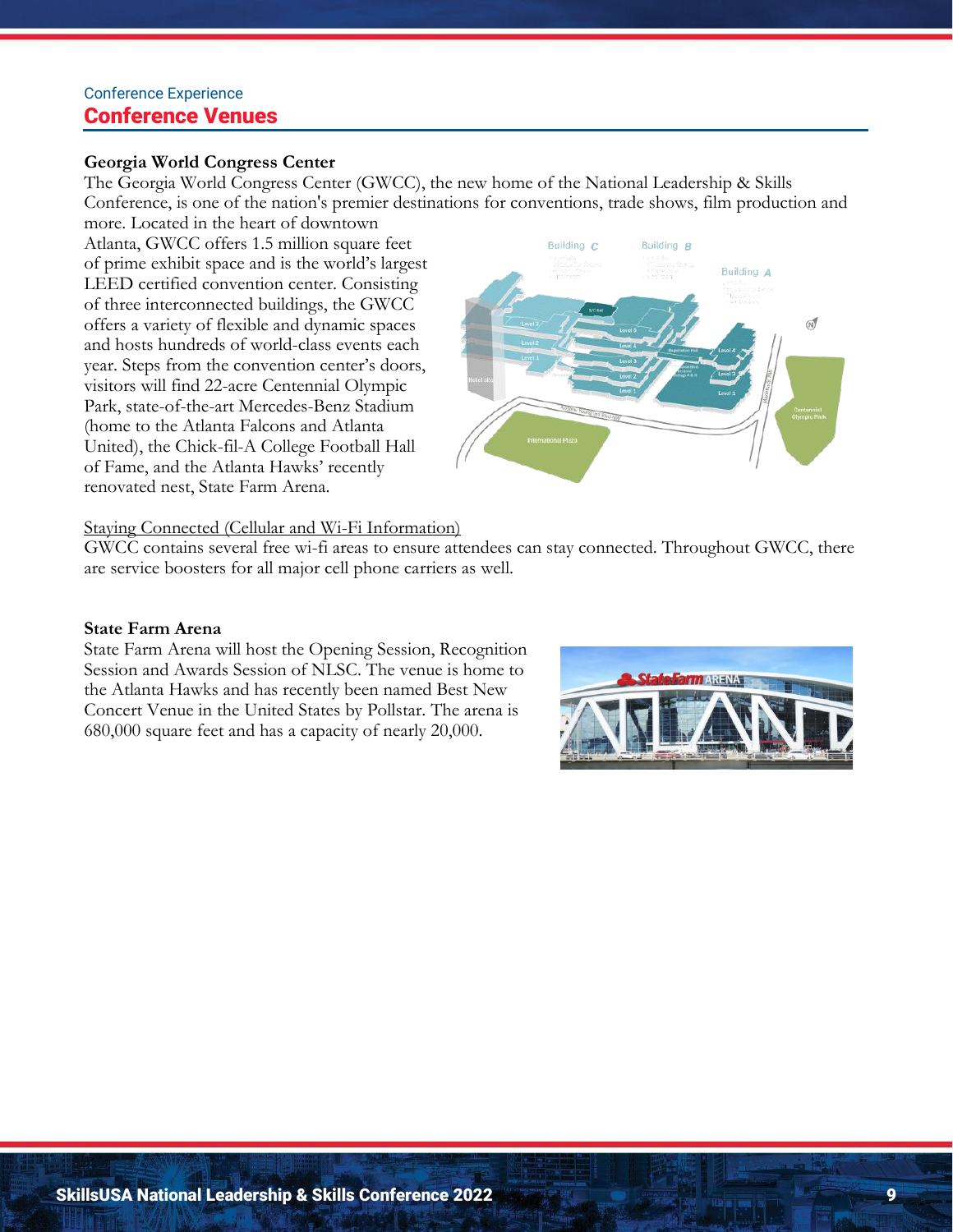# Conference Experience Atlanta Airport Information

Hartsfield-Jackson Atlanta international airport provides nonstop service to more than 150 domestic destinations.

#### **Airport facts**

- More than 2,700 arrivals and departures daily
- Nonstop service to more than 150 domestic U.S. destinations
- World's most efficient airport since 2003 (Air Transport Research Society)
- 10 miles from downtown Atlanta

#### **How to Get Around the Airport**

- The "plane train" connects all concourses underground with the domestic and international terminals and consists of 11 trains operating every two minutes.
- Ground transportation at the domestic terminal starts at the west end of the domestic terminal and offers transportation to the rental car center and MARTA.
- Check out the domestic terminal directory by [clicking here.](https://www.itsmarta.com/uploadedFiles/MARTA_101/Helpful_Articles/DomesticTerminal.pdf) A copy of the domestic terminal map is available on the SkillsUSA Utah website NLSC page.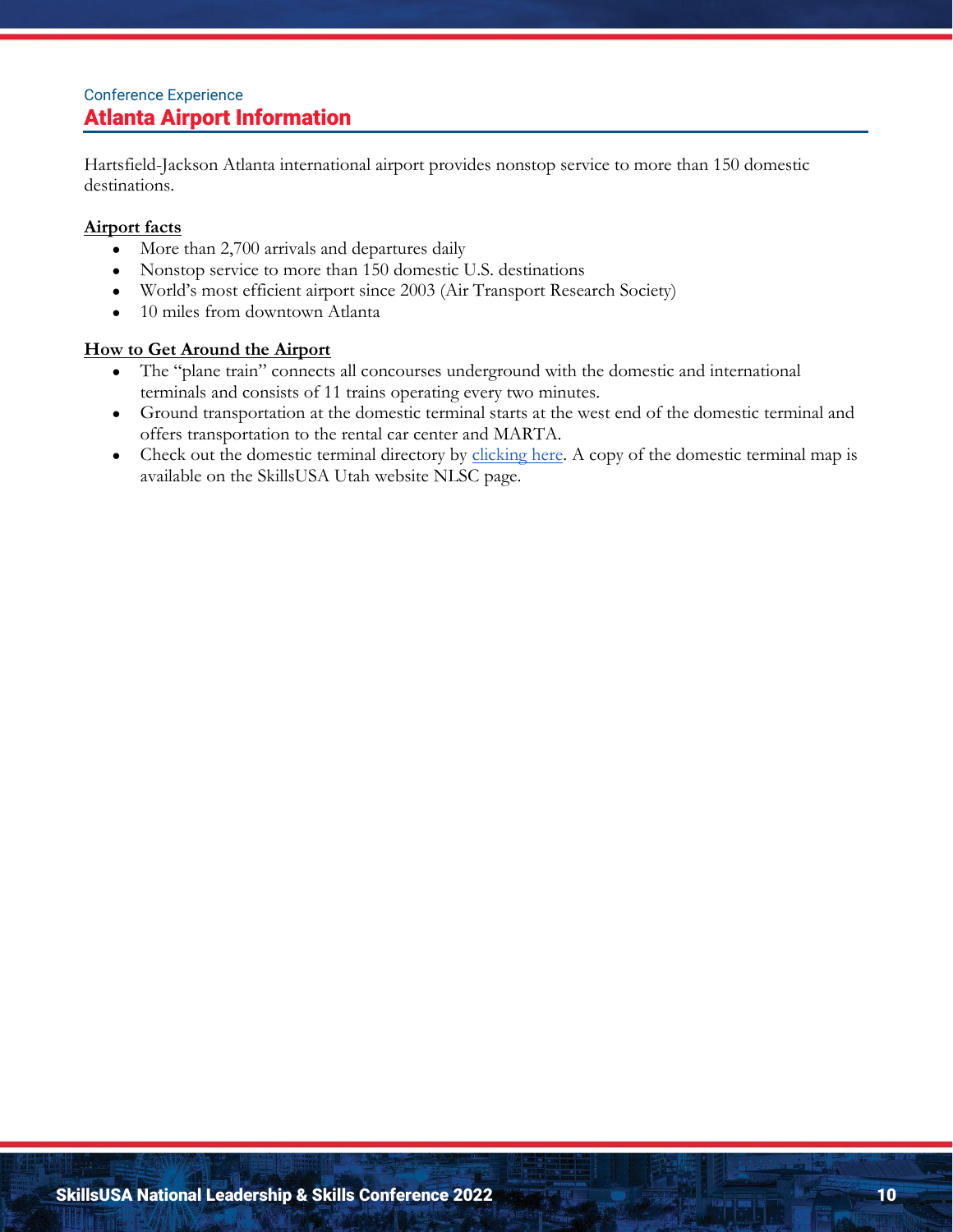# Conference Experience MARTA Transportation Information

SkillsUSA Utah participants will use the MARTA (Metropolitan Atlanta Rapid Transit Authority) trains to travel from the airport to the hotel when they arrive on Monday, and again on Saturday when they return from the hotel to the airport. A copy of the MARTA rail system map is available on the SkillsUSA Utah website NLSC page.

#### **Tips for taking MARTA to and from Hartsfield-Jackson International Airport:**

- MARTA's Airport Station is inside the Domestic Terminal. Travel directly to the Domestic Terminal, between the North and South baggage claims. Check out the domestic terminal directory by [clicking here.](https://www.itsmarta.com/uploadedFiles/MARTA_101/Helpful_Articles/DomesticTerminal.pdf) A copy of the domestic terminal map is available on the SkillsUSA Utah website NLSC page. The airport MARTA station is number 47, located at the bottom of the map. After collecting your baggage, walk to the MARTA airport station.
- A SkillsUSA Utah state staff member will greet you at the entrance to the MARTA station, and give you a pre-paid MARTA "Breeze" card that you will use to pass through the MARTA access gates. Some participants will get a one-trip card, others will get a two-trip card. PLEASE NOTE: These MARTA passes are only for travel to and from the airport. If you use the MARTA system for any other travel during the conference, you must purchase your own MARTA passes/tickets! The cost to replace a lost MARTA card for the return trip on Saturday is \$4.50.
- Take either the Red or Gold line trains northbound to the Five Points Transit Station, about a 20 minute ride on a good day. You must transfer from the northbound Red/Gold line train to a westbound Green/Blue line train at the Five Points Transit Station.
- Ride the westbound Green/Blue line train to the GWCC/CNN Center station (first westbound station on the line). Exit the MARTA train at the GWCC/CNN Center station. The remainder of the trip will be a walking trek to the Omni hotel. A walking map to the Omni hotel is available on the SkillsUSA Utah website NLSC page.
- Special instructions for the return trip to the Atlanta airport will be provided at the national conference Monday meeting in Atlanta.
- Additional MARTA information documents can be found on the SkillsUSA Utah website NLSC page.

#### **Five Points Transit Station and GWCC/CNN Center Station Hotels**

● **Omni Atlanta Hotel at CNN Center**

Click here to checkout the **[MARTA Ride Guide](https://skillsusa.egnyte.com/dl/vnpHQFu0zO) <https://skillsusa.egnyte.com/dl/vnpHQFu0zO>**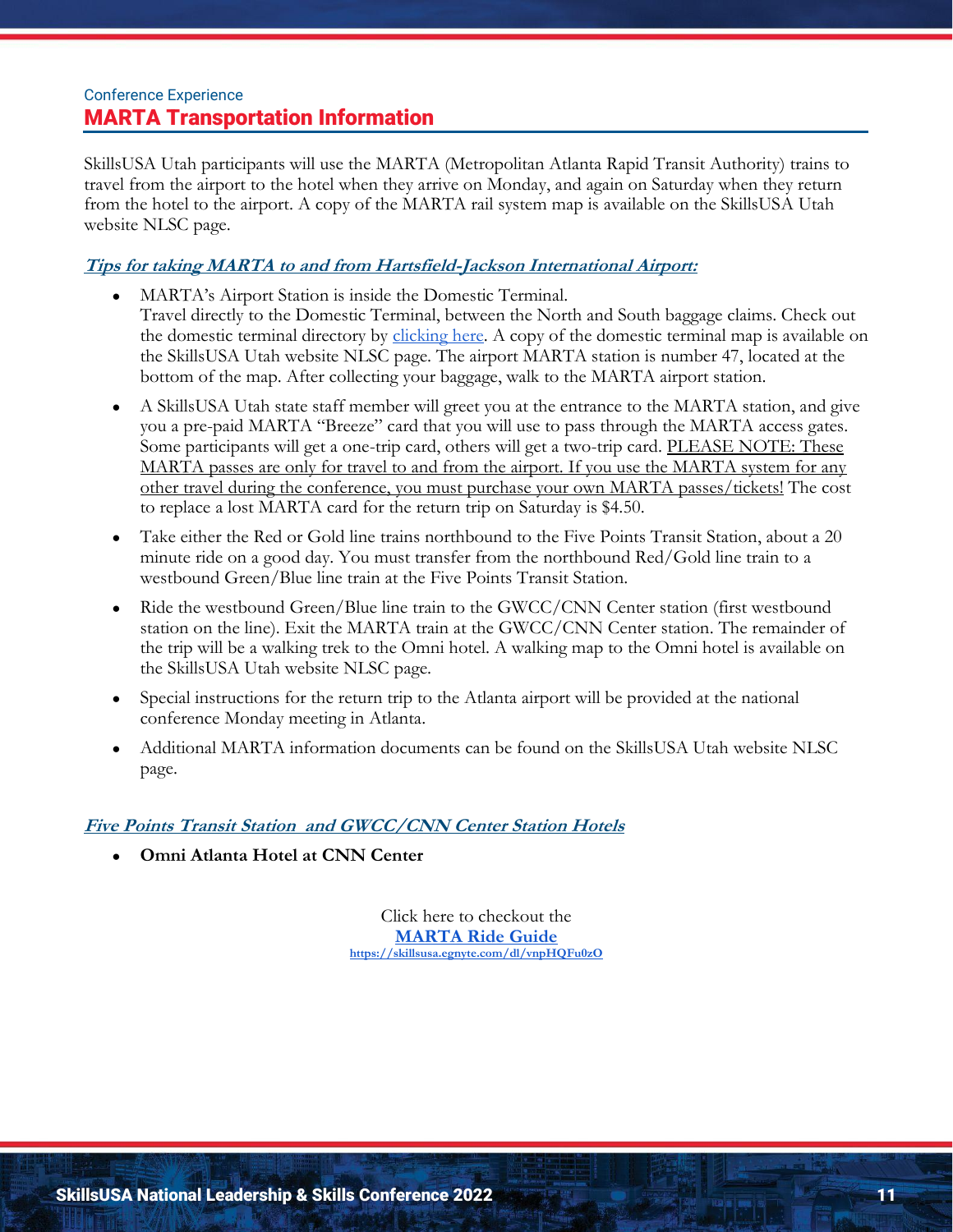# Conference Experience Conference Attire

#### **Monday**

Travel day and State Delegation Meeting

• School appropriate casual attire.

#### **Tuesday**

Career Competition Orientations/Competitions

● Competitors must wear their official competition attire as outlined in the SkillsUSA Technical Standards to their orientation.

SkillsUSA Academies of Excellence, TECHSPO, and University

- Business casual attire.
- Opening Session
	- SkillsUSA Official attire or career competition attire is recommended. Business professional attire acceptable.

#### **Wednesday**

Career Competitions

● Competitors must wear their official competition attire as outlined in the SkillsUSA Technical Standards.

SkillsUSA Academies of Excellence, TECHSPO, and University

- Business casual attire.
- Recognition Session
	- Business casual unless being recognized on stage then official attire is required.

#### **Thursday**

Career Competitions

- Competitors must wear their official competition attire as outlined in the SkillsUSA Technical Standards.
- SkillsUSA Academies of Excellence, TECHSPO, and University
	- Business casual attire.

Champions Festival

● State delegation/chapter t-shirt or school appropriate casual attire.

#### **Friday**

Career Competitions

- Competitors must wear their official competition attire as outlined in the SkillsUSA Technical Standards.
- SkillsUSA Academies of Excellence, TECHSPO, and University
	- Business casual attire.

Awards Session

● SkillsUSA Official attire or career competition attire. Winners not wearing approved attire will not be allowed on stage and will receive their medallion off-stage.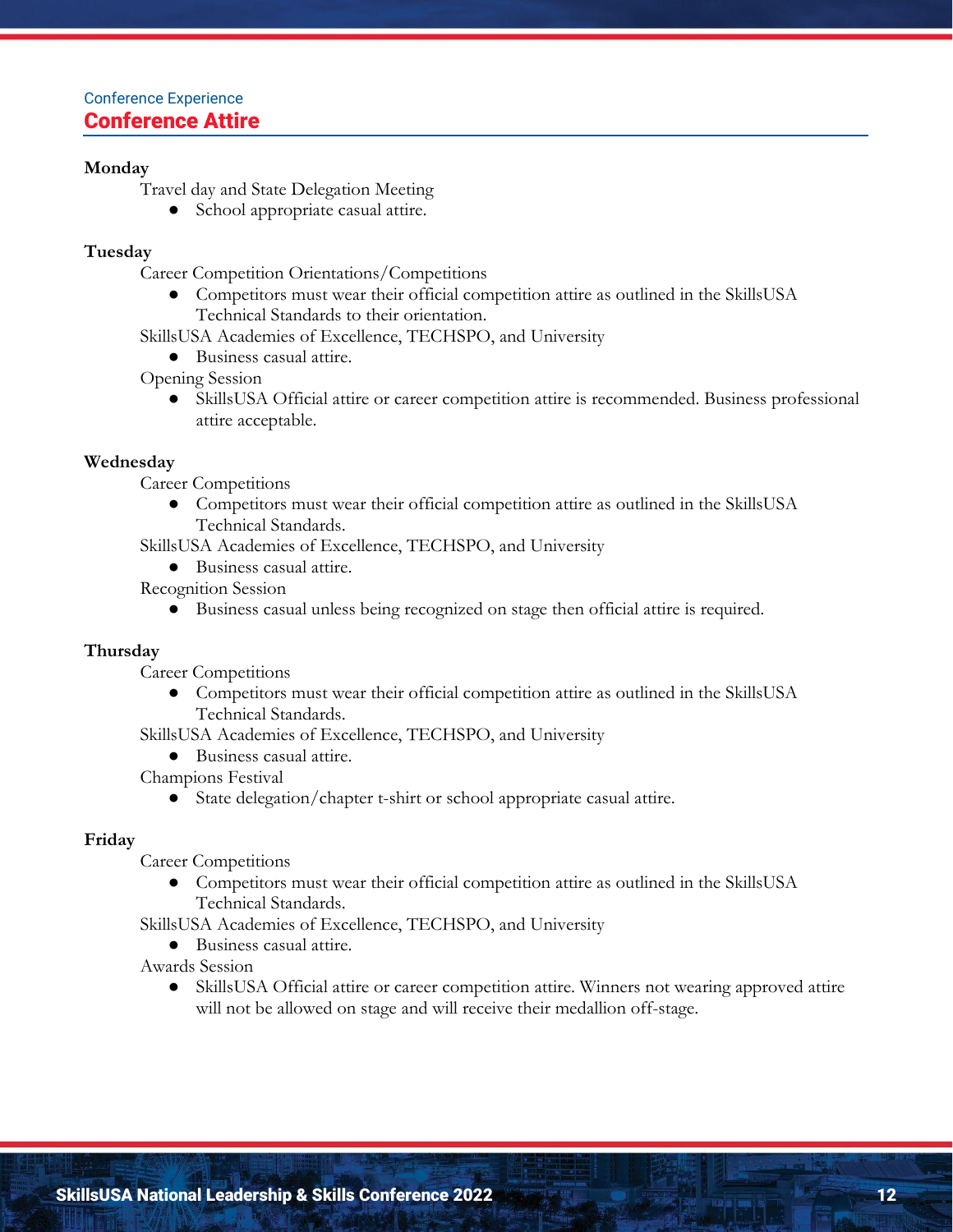# Conference Experience Discover Atlanta Attractions

#### **Georgia Aquarium**

Experience over 11 million gallons of awe-inspiring wonders at Georgia Aquarium, the largest aquarium in the United States. Visit and learn about whale sharks, beluga whales, manta rays, penguins, sea lions, and our newest Sharks!

As a friend of Georgia Aquarium, SkillsUSA is happy to present you with exclusive, online-only discounts on a variety of Georgia Aquarium tickets, including general admission, Behind the Seas Tours and animal encounters. SkillsUSA General Admission Discounted Price \$34.95 (Regular price \$44.95) General Admission Discounted Ticket Purchase Link[:](https://www.georgiaaquarium.org/club-fish/discover-atlanta/) [georgiaaquarium.org/club-fish/discover-atlanta](https://www.georgiaaquarium.org/club-fish/discover-atlanta/) \*Be sure and purchase tickets prior to your arrival.\*

#### **National Center for Human and Civil Rights**

The National Center for Civil and Human Rights is a museum and cultural institution that connects the U.S. Civil Rights Movement to human rights challenges today. The center believes in justice and dignity for all – and the power of people to make this real. It inspires people to tap their own power to change the world around them. Show your SkillsUSA conference badge at the door and receive discounted general admission SkillsUSA General Admission Discounted Price \$14 (Regular price \$19.99)

#### **Chick-Fil-A College Football Hall of Fame**

The Chick-Fil-A College Football is the home of all things college football. Throw, kick a field goal and experience 94,000 square feet of the storied tradition of college football. Enjoy More than 50 engaging and interactive exhibits. A shrine to the greatest to ever play or coach the game. Exclusive Discounts

Show your SkillsUSA conference badge at the door and receive a 20% discount on general admission. SkillsUSA General Admission Discounted Price Adult Ticket - \$19.99 (Regular price \$24.99) Student Ticket with ID - \$16.79 (Regular price \$20.99)

#### **World of Coca-Cola**

Journey through the storied history of the iconic beverage brand, interact with a variety of exhibits, and sample beverages from around the world. Visit The Vault where our legendary secret formula for Coca-Cola is secured. Oh, and chill with the world's bubbliest polar bear.

General Admission[:](https://nam01.safelinks.protection.outlook.com/?url=http%3A%2F%2Fwww.worldofcoca-cola.com%2Fpurchase-tickets%2Fgeneral-admission%2F&data=02%7C01%7Ctvecchio%40coca-cola.com%7C62f4b873f4a54a579aad08d7e2ce60cf%7C548d26ab8caa49e197c2a1b1a06cc39c%7C0%7C0%7C637227248317800362&sdata=GiXs5dqIdWrzHkUJV6RFDqwJZvjXi%2BrYxcKJ4s3YkJ0%3D&reserved=0) \$18 | General Admission Ticket Purchase Link: [http://www.worldofcoca](https://nam01.safelinks.protection.outlook.com/?url=http%3A%2F%2Fwww.worldofcoca-cola.com%2Fpurchase-tickets%2Fgeneral-admission%2F&data=02%7C01%7Ctvecchio%40coca-cola.com%7C62f4b873f4a54a579aad08d7e2ce60cf%7C548d26ab8caa49e197c2a1b1a06cc39c%7C0%7C0%7C637227248317800362&sdata=GiXs5dqIdWrzHkUJV6RFDqwJZvjXi%2BrYxcKJ4s3YkJ0%3D&reserved=0)[cola.com/purchase-tickets/general-admission/](https://nam01.safelinks.protection.outlook.com/?url=http%3A%2F%2Fwww.worldofcoca-cola.com%2Fpurchase-tickets%2Fgeneral-admission%2F&data=02%7C01%7Ctvecchio%40coca-cola.com%7C62f4b873f4a54a579aad08d7e2ce60cf%7C548d26ab8caa49e197c2a1b1a06cc39c%7C0%7C0%7C637227248317800362&sdata=GiXs5dqIdWrzHkUJV6RFDqwJZvjXi%2BrYxcKJ4s3YkJ0%3D&reserved=0)

If you are planning to visit as a group of 15 or more guests please fill out the online reservation form a[t](https://nam01.safelinks.protection.outlook.com/?url=https%3A%2F%2Fwww.worldofcoca-cola.com%2Fform-group-contact%2F&data=02%7C01%7Ctvecchio%40coca-cola.com%7C62f4b873f4a54a579aad08d7e2ce60cf%7C548d26ab8caa49e197c2a1b1a06cc39c%7C0%7C0%7C637227248317800362&sdata=mmzagcI4ZCfCL%2B3NC0%2BCZu%2FwrNWBxw2Oj5o2xoYnKuQ%3D&reserved=0) [https://www.worldofcoca-cola.com/form-group-contact/](https://nam01.safelinks.protection.outlook.com/?url=https%3A%2F%2Fwww.worldofcoca-cola.com%2Fform-group-contact%2F&data=02%7C01%7Ctvecchio%40coca-cola.com%7C62f4b873f4a54a579aad08d7e2ce60cf%7C548d26ab8caa49e197c2a1b1a06cc39c%7C0%7C0%7C637227248317800362&sdata=mmzagcI4ZCfCL%2B3NC0%2BCZu%2FwrNWBxw2Oj5o2xoYnKuQ%3D&reserved=0) or give the Group Sales team a call at 404-676-6074 to discuss availability and set up your reservation.

#### **Skyview Atlanta**

Towering nearly 20 stories above Centennial Park, the SkyView Ferris wheel features 42 climate-controlled + private gondolas providing guests with breathtaking panoramic views of downtown Atlanta and the surrounding metropolitan area.

General Admission: Adult Ticket - \$14.75 | Student Ticket with ID - \$12.75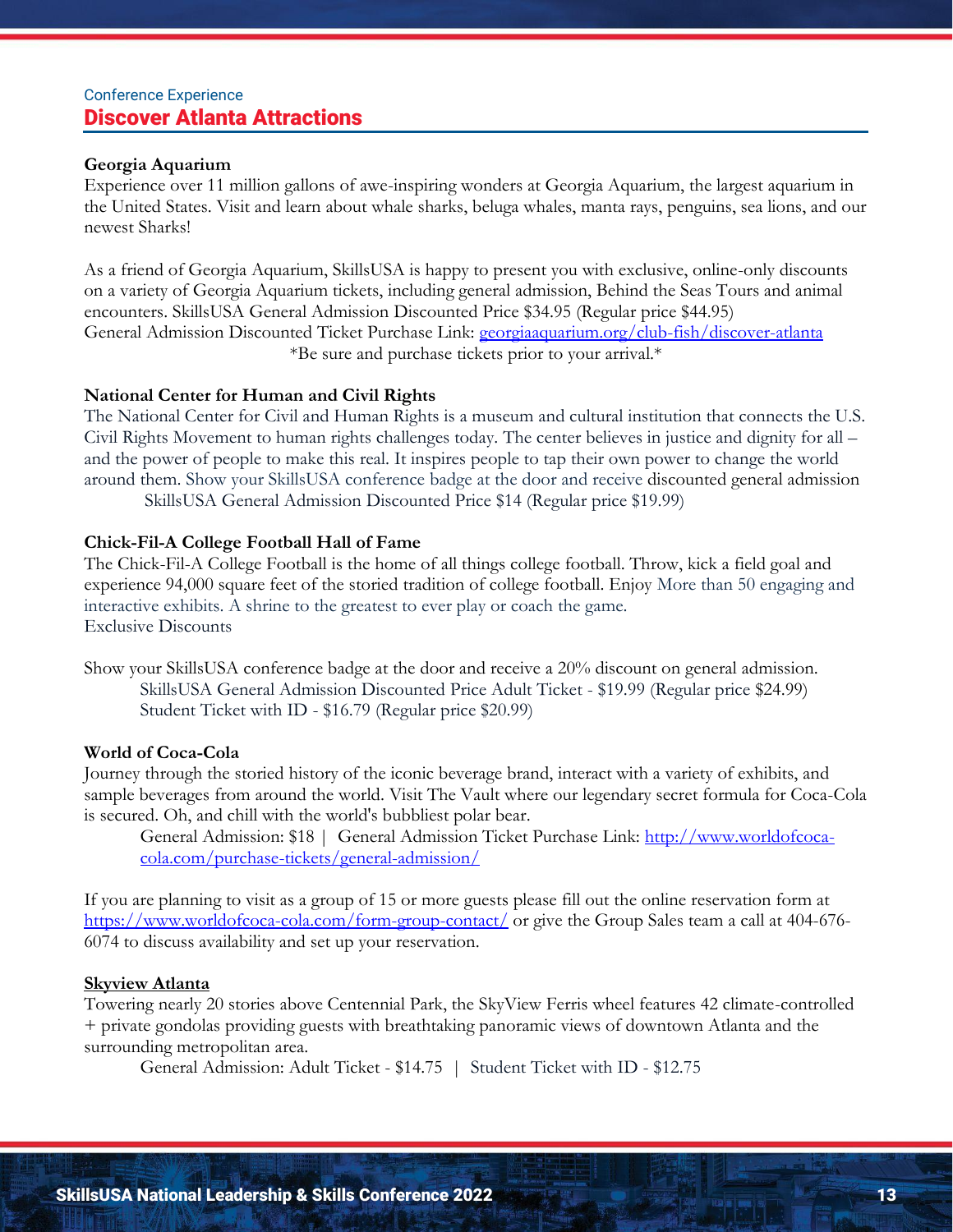# SkillsUSA TECHSPO

As a CTE destination, SkillsUSA TECHSPO showcases the latest technology and its application by our future workforce, teachers, and experts. Over 200 exhibitors at SkillsUSA TECHSPO are placed alongside national career competitions and leadership sessions that are shaping and celebrating our nation's careerready students. Across three exhibition floors, interactive experiences inspire participants while industry connections are forged to enhance classrooms and develop the country's talent pipeline.

As a result of participating in the TECHSPO, the SkillsUSA mission is achieved by ensuring that participants are able to engage in meaningful, mutually beneficial exhibit booth experiences that teach students skills and knowledge related to their industry of interest and build their network of student and industry experts.

Schedule: Tues., June 21 10 a.m. - 5 p.m., Wed., June 22 8 a.m. - 5 p.m. and Thurs., June 23 8 a.m. - 4 p.m.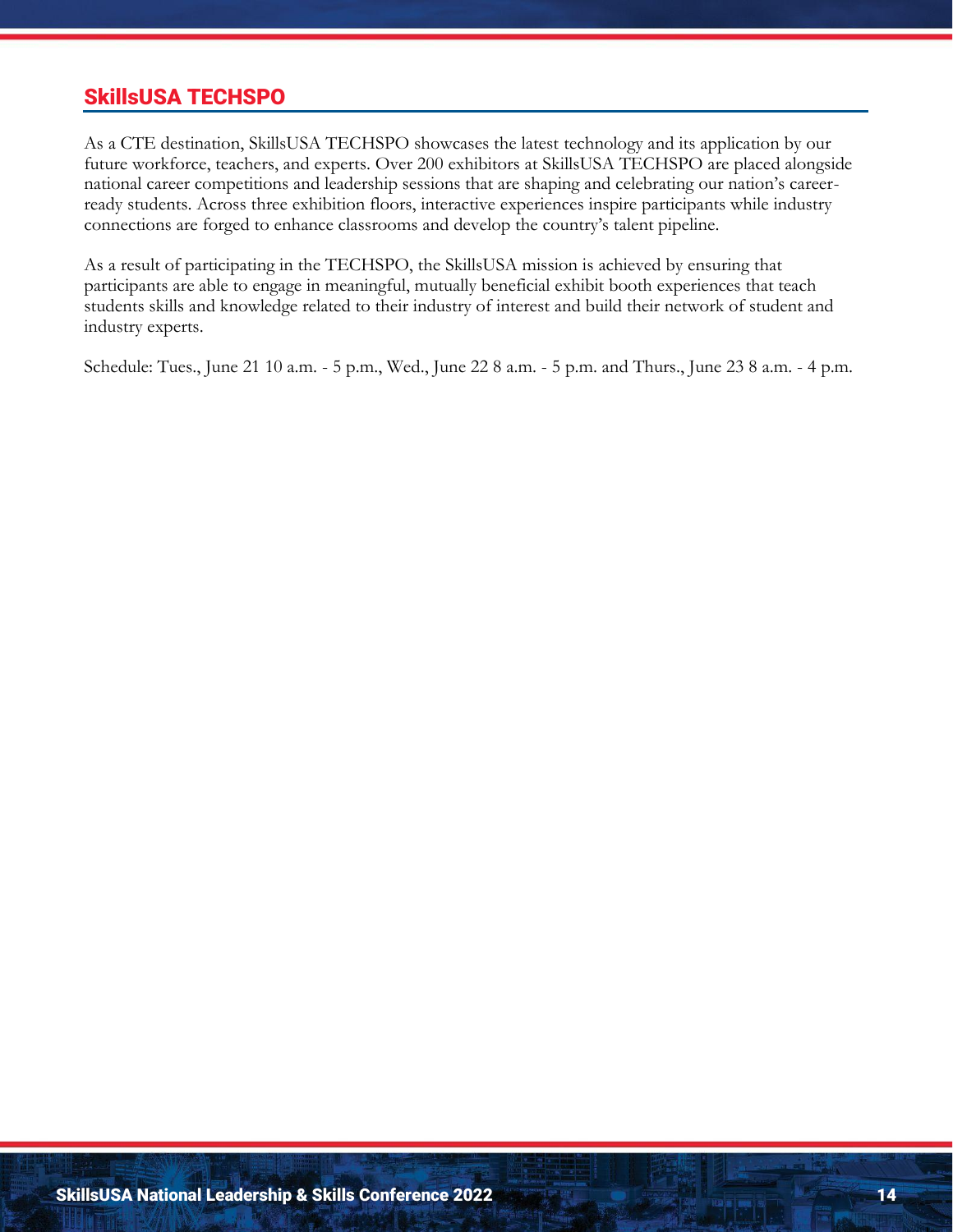## Conference Programs and Events SkillsUSA Delegates

SkillsUSA is a student-led organization, whereby student members are charged with the responsibility of governing the affairs associated with the organization Bylaws.

The SkillsUSA Delegate Program engages state-identified delegates to represent their respective state association in introducing, debating, modifying and voting upon delegate items that may include organization Bylaws, and the SkillsUSA national elections. Delegates receive training to develop their responsibility and decision-making skills while building their peer network throughout the delegate processes.

Participation in the Delegate Program helps achieve the SkillsUSA mission by ensuring delegates can:

- Demonstrate responsibility and decision making to make informed decisions by engaging in training about the decision making process and implementing the steps through the delegate process.
- Collaborate with peer delegates to analyze organizational goals, consider state-level needs and provide input that represents their state's student membership and contributes to the achievement of the national organization mission.

The Delegate Program will be held June 21-24, 2022, at the Georgia World Congress Center in Atlanta. In 2022, delegate programming will replace the usual time of TAG Tuesday to provide more robust training and engage delegates in more meaningful work during NLSC.

Delegates can also be contestants, but schedules should not conflict.

Learn more about the SkillsUSA Delegates, by [clicking here.](https://www.skillsusa.org/events-training/national-leadership-and-skills-conference/delegate-sessions/)

# Conference Programs and Events SkillsUSA Academy of Excellence

The SkillsUSA Academy of Excellence is an initiative that offers NLSC educator attendees including advisors, teachers, administrators and counselors an opportunity for a wide selection of professional development training. SkillsUSA will offer up to 40 sessions over three days to help you develop in the areas such as:

- Chapter management.
- Educational psychology.
- Mentorship.

**Dates:** June 21-23, 2022

● Classroom management.

**Sessions:** Up to 40 sessions to choose from. Drop-in participation format.

Length: 60-90 minute per each session.

Fee: Included in NLSC Advisor registration.

- CTE.
- Work-based learning.
- Resource implementation.

#### **Tracks include:**

- New Teacher.
- Experienced Teacher.
- New Advisor.
- **Experienced Advisor.**
- School Administrator.
- School Counselor.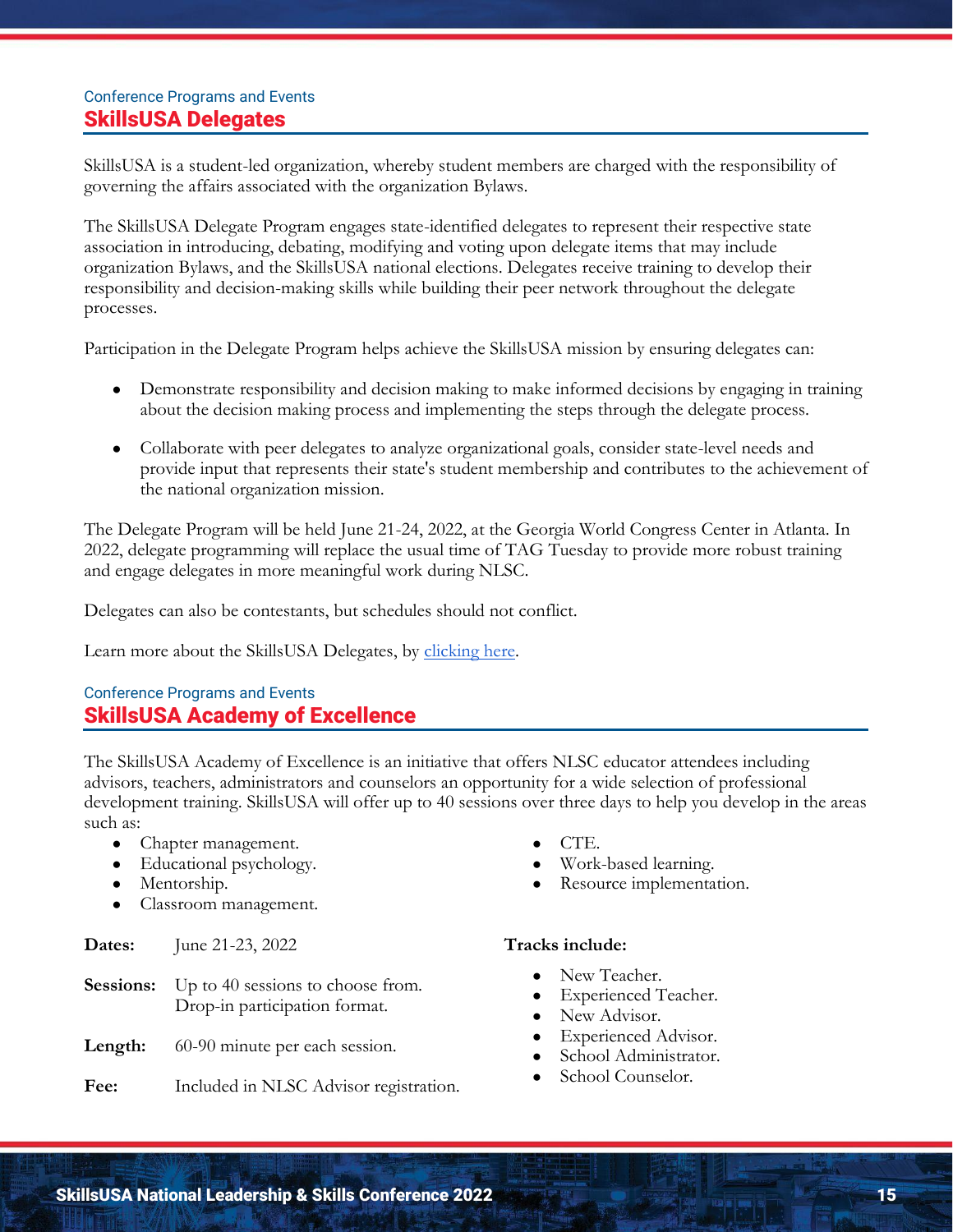#### **Academy of Excellence is an opportunity to:**

- Gain and assess tangible skills in represented areas that are specific to your track.
- Enhance your classroom instruction or build your instructional style.
- Network with professionals in your field.
- Get access to additional field-specific resources.
- Receive a certificate of completion for the available skills.
- Become engaged as a presenter and share your expertise.

#### **Promotional Flier**

Click this link for a promotional flier [https://bit.ly/nlsc22-aoe.](https://bit.ly/nlsc22-aoe)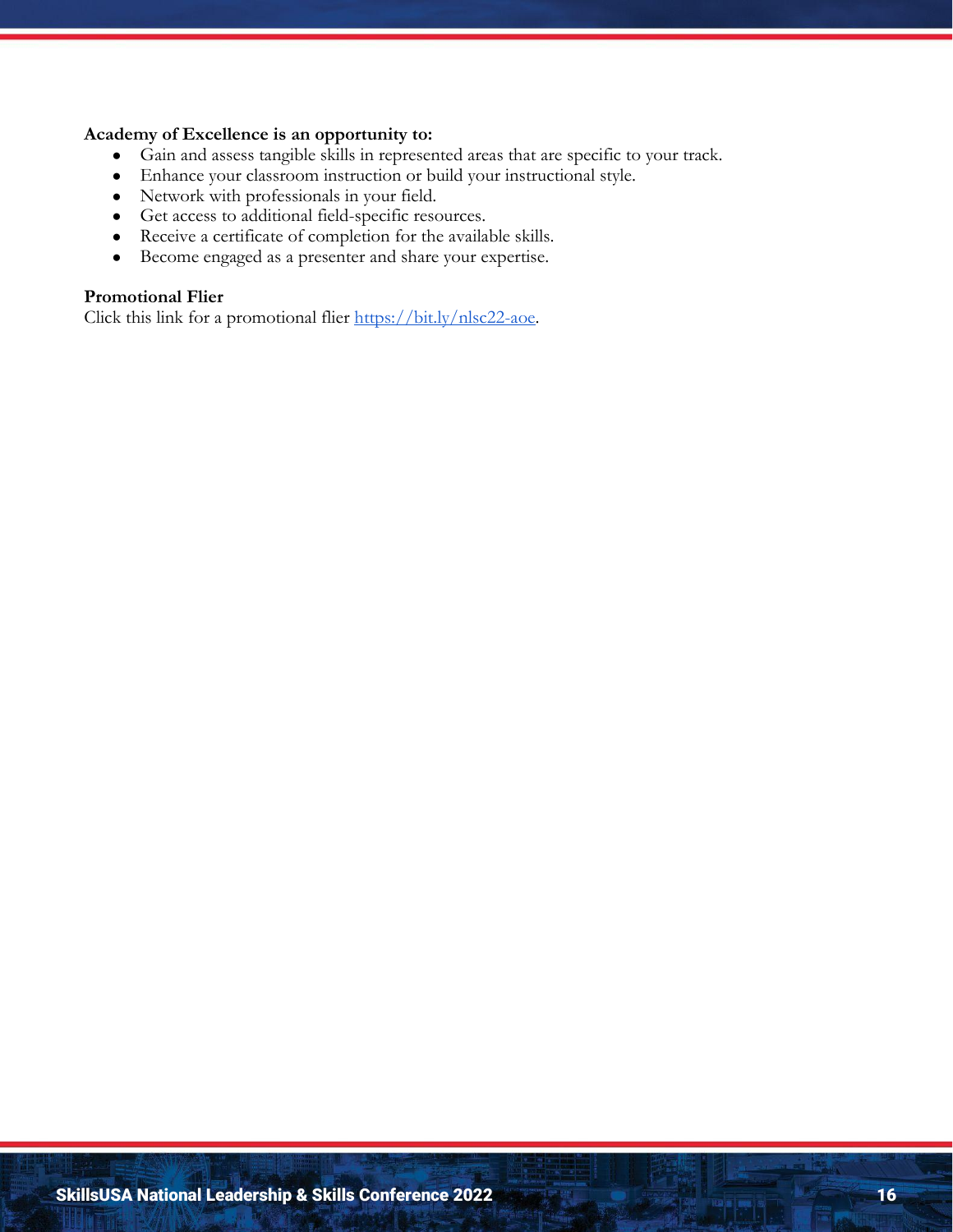# Conference Programs and Events SkillsUSA University

SkillsUSA University is an Academy of Excellence initiative which offers all registered NLSC attendees a chance to learn directly from industry expert practitioners and gain field-specific skills which they can later incorporate into their classroom instruction.

There is no charge to attend sessions, as this program is included in NLSC registration for advisors and students. Check the NLSC App for session dates, times and locations.

#### **If you are a CTE educator or student, SkillsUSA University is an opportunity to:**

- Gain technical skills through direct instruction provided by an industry expert in your field.
- Network with others in your field.
- Enhance your classroom instruction or educational experience.
- Access additional field-specific resources.
- Receive a certificate of competition for the session.
- Participate in lunch and learn opportunities for casual networking within the cluster.

#### **If you are an industry expert, SkillsUSA University is an opportunity to:**

- Share your expertise and network with other professionals in the field.
- Help foster career readiness by way of developing job-specific skills in CTE classrooms.
- Gain experience as a presenter during the SkillsUSA national conference.
- Promote your brand.

#### **Dates and Times**

- June 21-23, 2022 (Tuesday, Wednesday and Thursday)
- 90-minutes per session.
- Two presenters per career cluster (28 presenters total)

#### **Presenter Information**

If you would like to present at SkillsUSA University, access the Request for Proposal application a[t](https://bit.ly/SkillsUSAUProposals22) [bit.ly/SkillsUSAUProposals22.](https://bit.ly/SkillsUSAUProposals22)

All sessions should serve the educational purpose of developing a technical skill and should not focus on the sale of a specific product. A brand and product can be utilized to demonstrate a skill.

For questions or more information, contact Karolina Belen at kbelen@skillsusa.org.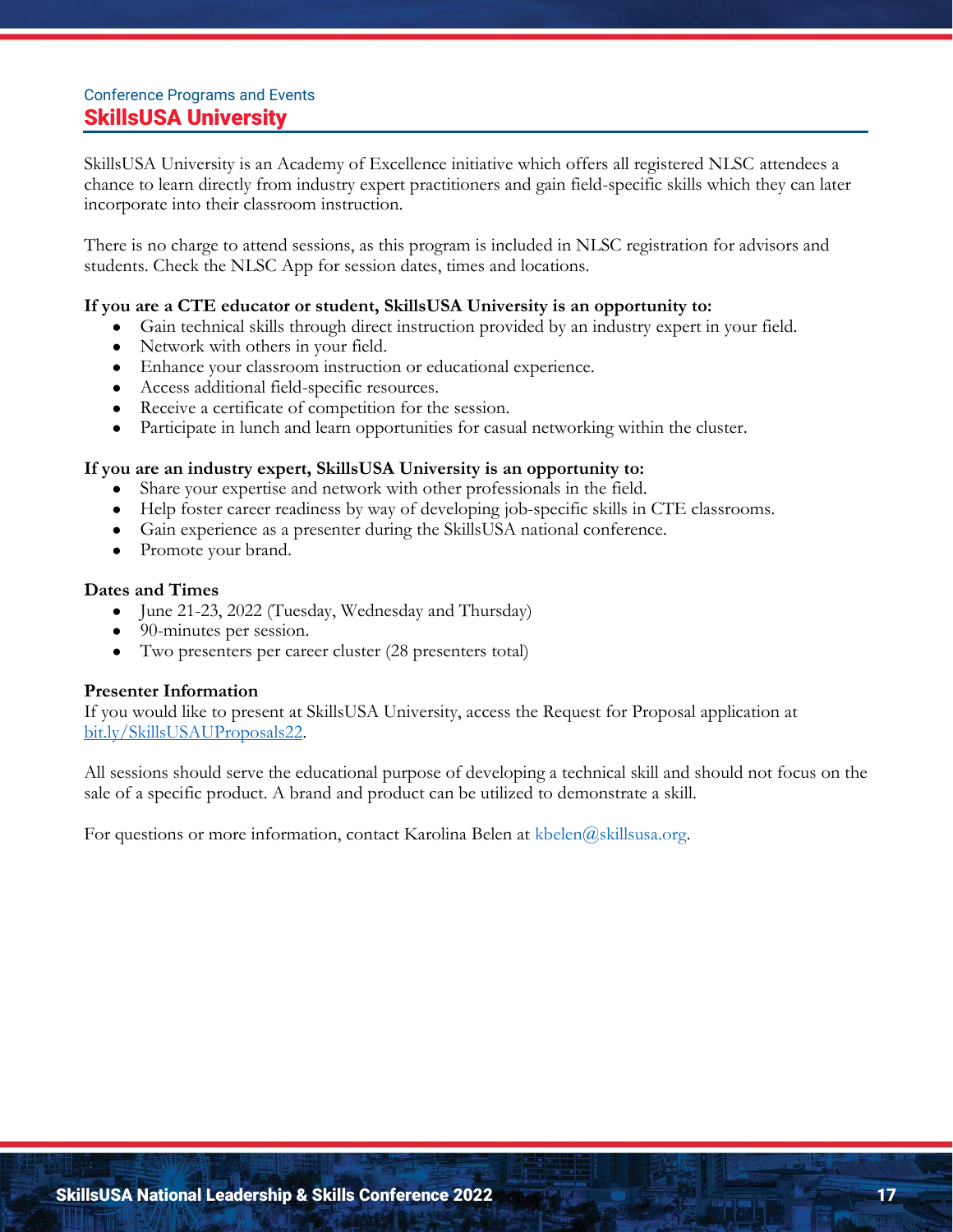## Conference Programs and Events SkillsUSA Championships Information

The SkillsUSA Championships program assesses and recognizes career and technical education students. It engages students by testing their skills against standards for entry-level workers in the skilled trades through authentic skill demonstrations. Students are evaluated by expert representatives of business, industry and organized labor. The SkillsUSA Championships program connects the work done by students at the local level to the national level through programming offered at the district, regional and state levels.

**Total Career Competitions: 108** Official Competitions: 102 Demonstration Competitions: 6

| $\mathbf{COD} \text{-} \#$ | Code - Number of Competitors                                            |
|----------------------------|-------------------------------------------------------------------------|
| Demo                       | Demonstration Competition                                               |
|                            | MS Middle school competition<br>MS only Middle school only competitions |
| HS only                    | High school only competitions                                           |

3D Visualization and Animation **VA-2** Action Skills **AS-1** Additive Manufacturing **AMF -2** Advertising Design **ADV-1** American Spirit **AM-3** Architectural Drafting **AD-1** Audio/Radio Production **RAP-2** Automated Manufacturing Technology **MFG-3** Automobile Maintenance and Light Repair (Demo) (HS only) **MLR-1** Automotive Refinishing Technology **ART-1** Automotive Service Technology **AST-1** Aviation Maintenance Technology **AMT-1** Barbering **BAR-1** Basic Health Care Skills (HS only) **CARE-1** Broadcast News Production **TVN-4** Building Maintenance **BLMT-1** Cabinetmaking **CM-1** Career Pathways Showcase *Arts and Communications:* **CPSA- 3** Arts, Audiovisual Technology and Communications *Business, Management and Technology:*  **CPSB- 3** Business Management and Administration, Finance Services, Information Technology, and Marketing, Sales and Services *Health Services:* **CPSC-3** Health Science *Human Services:* **CPSD- 3** Government and Public Administration; Law, Public Safety and Security; Education and Training Services; Human Services and Hospitality and Tourism *Industrial and Engineering Technology:* **CPSE-3** Architecture and Construction; Manufacturing; Science, Technology and Math and Transportation, Distribution and Logistics *Natural Resources/Agriculture/Food*: **CPSF-3**

> Agricultural, Food and Natural Resources

Carpentry **C-1** Chapter Business Procedure **CBP-6** Chapter Display **DIS-3** CNC 5 Axis (Demo) **CNCX-1** CNC Milling Specialist **CNCM-1** CNC Technician **PMT-1** CNC Turning Specialist **CNCT-1** Collision Damage Appraisal (Demo) **CDA-1** Collision Repair Technology **CRT-1** Commercial Baking **CB-1** Commercial Drone (Demo) **DT-2** Community Action Project **CAP-2** Community Service **CS-3** Computer Programming **CP-1** Cosmetology **CO-1** Crime Scene Investigation **CSI-3** Criminal Justice **CJ-1** Culinary Arts **CA-1** Customer Service **CUS-1** Cyber Security **CY- 2** Dental Assisting **DA-1** Diesel Equipment Technology **DET-1** Digital Cinema Production **VPD-2** Early Childhood Education **PRE-1** Electrical Construction Wiring **ECW-1** Electronics Technology **ET-1** Emergency Medical Technician (Demo) **MMT-1** Employment Application Process **EAP-1** Engineering Technology/Design **ENG-3** Entrepreneurship **ENTR-4** Esthetics **EST-1** Extemporaneous Speaking **ES-1** Facilithon - Facility Management (Demo) FM-1 Firefighting **FF-1** First Aid/CPR **CPR-1** Graphic Communications **GC-1** Graphics Imaging Sublimation **GIS-1** Health Knowledge Bowl **BOWL-4** Health Occupations Professional Portfolio **HOPP-1** Heating, Ventilation, Air Conditioning and Refrigeration **HVAC-1** Industrial Motor Control **MOTR-1** Information Technology Services **CMT-1** Interactive Application and Video Game Development **IAGD-2** Internetworking **WORK-1** Internet Of Things (IOT) Smart Home **RSI-1** *Formerly known as Residential Systems Installation and Maintenance*

Job Interview **JI-1** Job Skill Demonstration A (MS) **JSDA--1** Job Skill Demonstration Open (MS) **JSDO-1** Marine Service Technology **MT-1** Masonry **M-1** Mechatronics **MECH-2** Medical Assisting **MA-1** Medical Math **MM-1** Medical Terminology **MTM-1** Mobile Electronics Installation **MEI-1** Mobile Robotics Technology (MS) **MRT-2** Motorcycle Service Technology **MST-1** Nail Care **NAIL-1** Nurse Assisting **NA-1** Occupational Health and Safety: Single **OHSS-3** Occupational Health and Safety: Multi. **OHSM-3** Opening and Closing Ceremonies (MS) **OCC-7** Outstanding Chapter (MS) **OUT-3** Photography **P-1** Pin Design (State Conference) (MS) **PIN-1** Plumbing **PLB-1** Power Equipment Technology **PET-1** Practical Nursing **PN-1** Prepared Speech **PS-1** Principles of Engineering/Technology **PT-1** Promotional Bulletin Board **BB-3** Quiz Bowl **QUIZ-5** Related Technical Math **RTM-1** Residential Commercial and Appliance Technology **MAT-1** *Formerly known as Major Appliance and Refrigeration Technology* Restaurant Service **FBS-1** Robotics and Automation Technology **RAT-2** Robotics: Urban Search and Rescue (MS)**USR-2** Screen Printing Technology **SP-1** Sheet Metal **SM-1** Team Engineering Challenge (MS only) **ETC-3** TeamWorks **TW-4** Technical Computer Applications **TECH-1** Technical Drafting **TD-1** Telecommunications Cabling **CAB-1** Television (Video) Production **TV-2** T-shirt Design **TSD-1** Web Design and Development **WEB-2** Welding **W-1** Welding Fabrication **WF-3** Welding Sculpture **WS-1**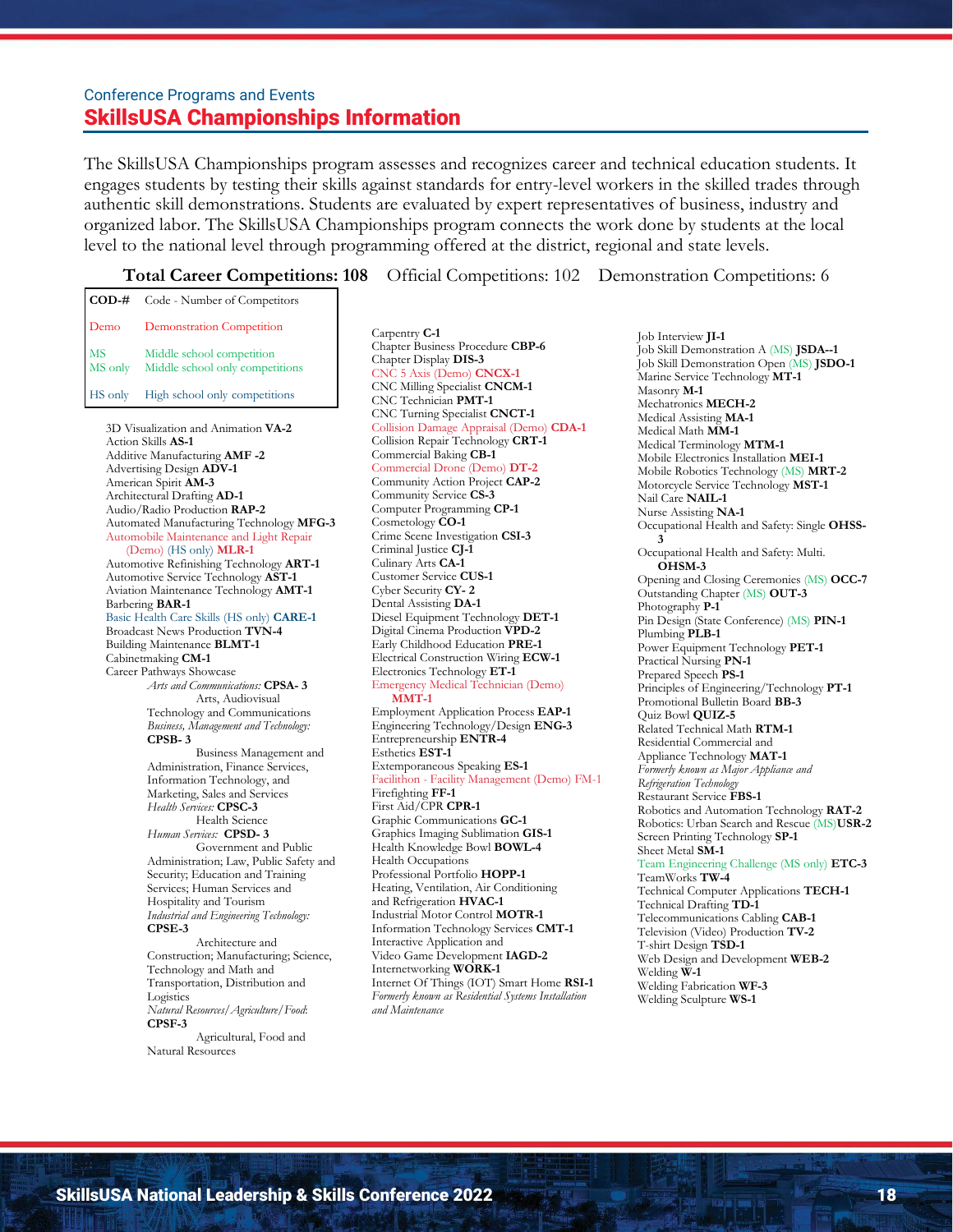#### **Competition Updates**

Updates will be posted to the link below. This page will be updated continuously leading up to NLSC: *[www.skillsusa.org/competitions/skillsusa-championships/contest-updates/](https://www.skillsusa.org/competitions/skillsusa-championships/contest-updates/)*

#### **Request for Accommodation**

SkillsUSA is committed to providing equal access during our national conference. Please use this form to request accommodation or assistance for national contestants at NLSC. Our staff will review each request and contact the requestor if additional information is needed to provide services. Please submit all requests by June 1, 2022.

This form should be used for national contestants or participants who:

- Require the assistance of another person at the orientation meeting and/or during the competition. (Submit this form along with the official contestant registration form.)
- Have a disability that may require adaptations or accommodations.
- Have hearing impairment and will need the support of a sign language specialist for the contest orientation, beginning of the contest and/or the debriefing. If a signer is needed for longer intervals or for the whole day, SkillsUSA will work with state SkillsUSA directors on an individual basis.
- Have food allergies, diabetes or other health concerns or conditions.
- Use a wheelchair, walker or crutches.
- Require a translator due to a language barrier (note: state associations must cover the cost of translation services, if needed).

Fill out the form online Contestant Request for Accommodation (2022): [www.bit.ly/nlsc22-accom](http://www.bit.ly/nlsc22-accom)

Deadline: Submit all requests no later than June 1, 2022.

If you have questions, contact Darren Gibson  $\frac{1}{2}$ skillsusa.org.

#### **Professional Development Testing**

New for this year, professional development testing will be conducted pre-conference via the new SkillsUSA Online Testing Platform. Offering this as a pre-conference test alleviates the test administration duties from state directors while also providing student competitors the opportunity to take the test at a time and location that is most productive for them.

Competitors registered by May 17 will receive information on how to test on or before May 25. Registered competitors will receive an email to the email address affiliated with NLSC conference registration with their assigned username, password, and login URL. In addition to the information being sent directly to competitors, user credentials of all registered competitors from your state association will be emailed to the state director. State Directors are encouraged to disseminate this information to their advisors to ensure that all competitors are able to access their online test.

Please encourage your competitors to take this assessment, as it is worth 2.5% of their total overall score. All Professional Development Tests must be completed by 5 p.m. ET on Tuesday, June 21 to be scored. Failure to complete the test by this deadline will result in a score of zero for that portion (2.5% or 25 points) of the contest scorecard.

As a reminder, contestants in Action Skills, Building Maintenance and Community Action Project are not required to complete the professional development test and will thus not be enrolled in a test.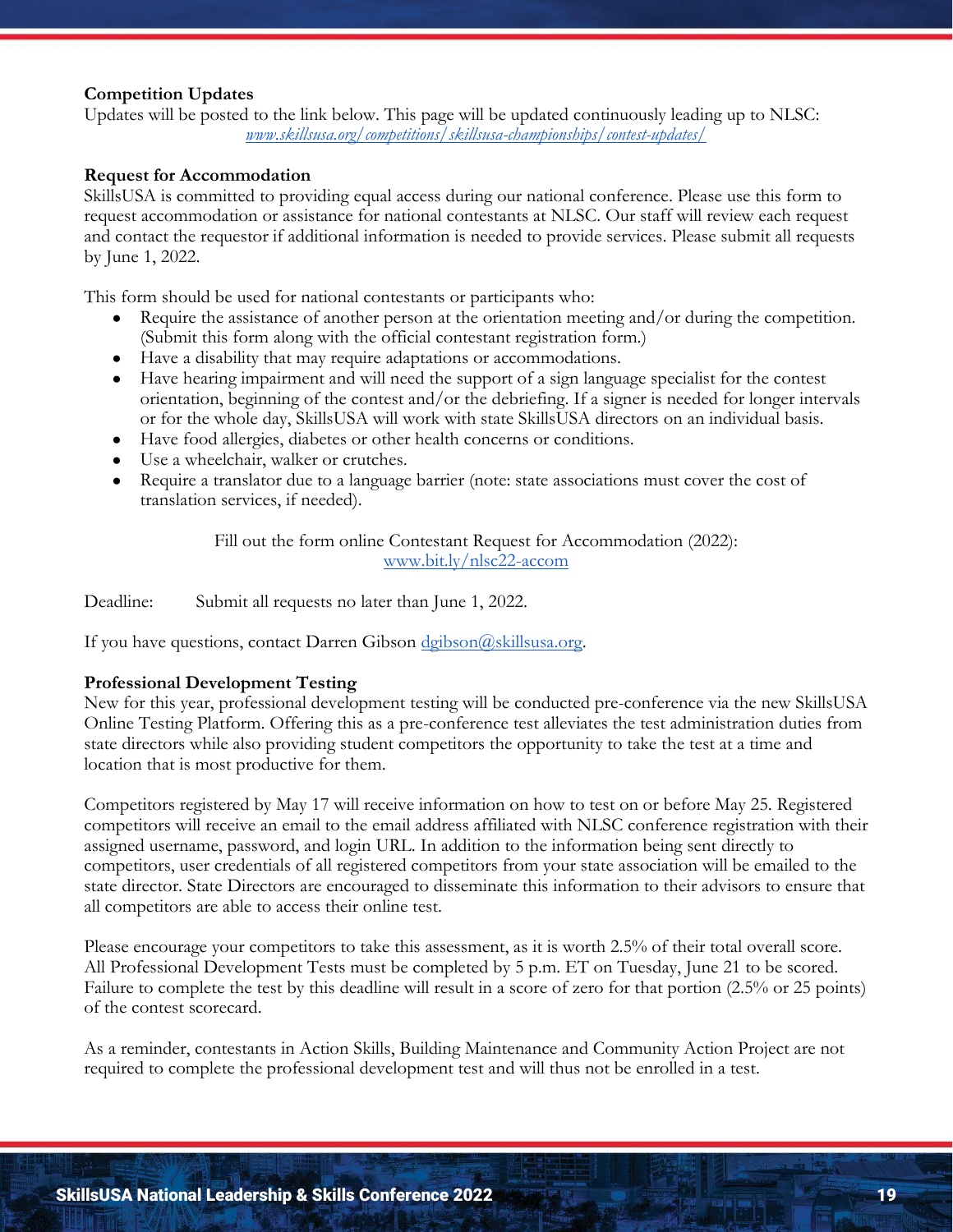#### **Testing for students added/substituted**

No additions or substitutions will be accepted after May 17 and prior to conference. Please have all substitutions and additions ready for your on-site registration appointment at the Georgia World Congress Center. All substitutions and additions will be processed at this time. Following your appointment, any students who have been added will receive an enrollment email at the end of the day on Sunday, June 19 notifying them of their enrollment. Any addition of contestants after your on-site registration appointment and prior to Tuesday, June 21 at 12 p.m. will receive an enrollment email by 2 p.m. on Tuesday. All students substituted or added should complete any assigned tests by 5 p.m. on Tuesday, June 21. Failure to complete the test by this deadline will result in a score of zero for that portion of the contest scorecard.

#### **Limited Online Contest Testing**

This year, SkillsUSA is excited to be running a pilot program designed to assess the feasibility of online, preconference technical assessments. This pilot program will utilize competitors from the following contests: Quiz Bowl, Teamworks, Welding, and Principles of Engineering Technology

In addition to the aforementioned professional development assessment, competitors from these select contests will also have a technical assessment for their contest loaded into their online testing account. These contest tests must be completed by Friday, June 10 to provide SkillsUSA and the national technical committees time to tabulate scores. SkillsUSA will communicate this deadline to all competitors in these contests via email.

#### **Online testing update: 5-13-22**

The Online Testing dates for national competitors will be May 24 – June 21. All PD Tests will be administered online for all applicable contests.

Five competitions will have their written assessment online this year as part of a trial run for 2022.

- Culinary Arts
- Commercial Baking
- TeamWorks
- Quiz Bowl
- Welding

All other competitions will administer their testing onsite during NLSC.

Culinary Arts and Commercial Baking will be on a third-party testing platform. TeamWorks, Quiz Bowl, Welding, and the Professional Development/Knowledge Test will be administered through the SkillsUSA Testing Platform. The same platform that many state associations used for their state conference testing.

Online testing information will be sent to all competitors after registration closes.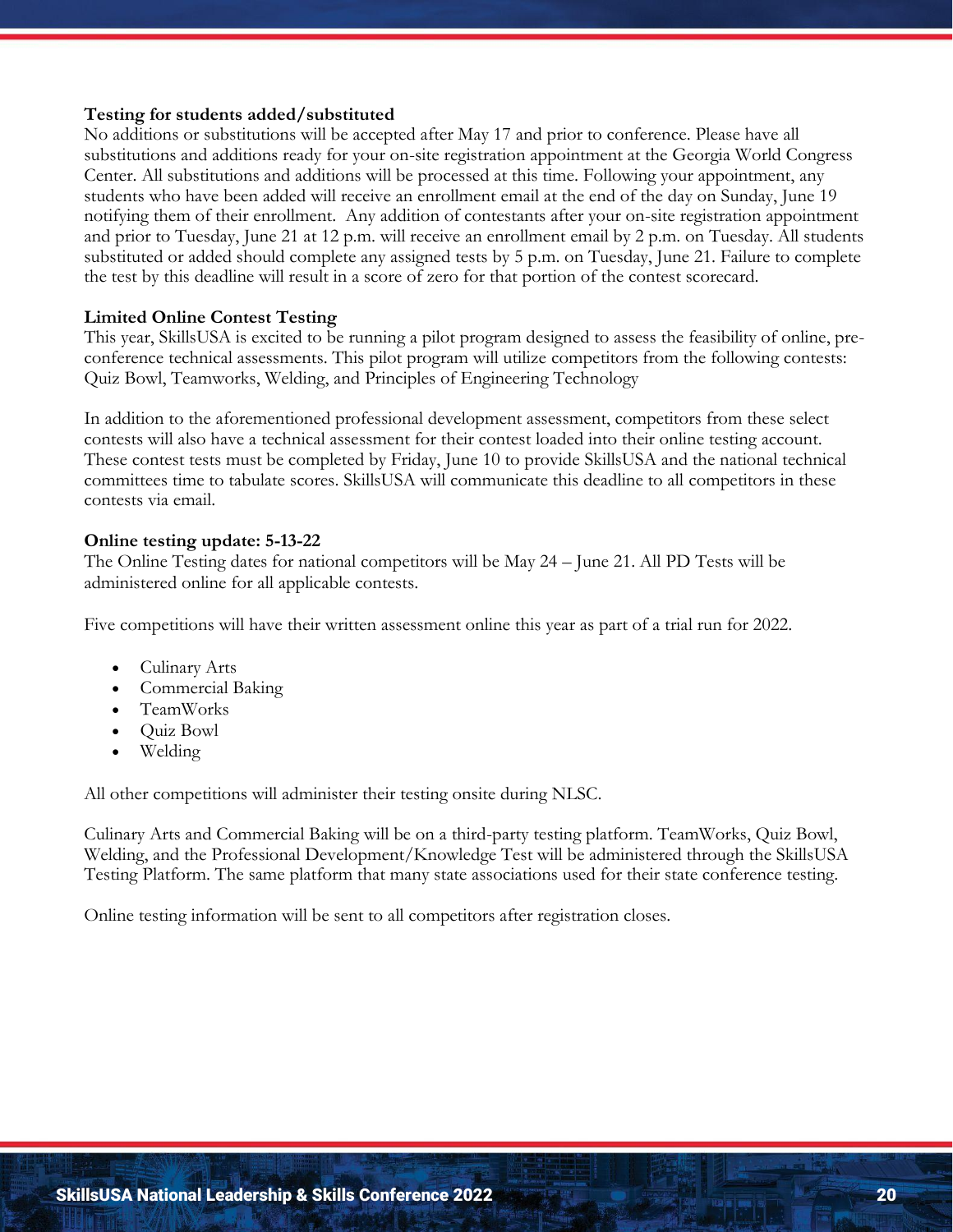# Conference Programs and Events General Sessions (Opening, Recognition and Awards Sessions)

*\*The below session runs-of-show are tentative and subject to change as session schedules are finalized.*

# **Opening Session | Tuesday, June 21st, 7 p.m.**

*SkillsUSA Official attire or career competition attire is recommended. Business professional attire acceptable.* 

The Opening General Session is the kick-off event of the annual National Leadership & Skills Conference. This experience engages attendees with high-energy, participatory and recognition components that set the tone for the week-long conference.

- Parade of Champions
- Opening Ceremony
- Anthem and Color Guard
- National Officer Welcome
- Advisor of the Year Recognition
- National Officer Keynote
- Session Sponsor Introduction/Speaker
- Courtesy Corps Recognition
- State of the Association, Chelle Travis
- National Officer Candidate Introduction
- Pin and T-Shirt Recognition

# **NEW! Recognition Session | Wednesday, June 22nd, 6:30 p.m.**

#### *Business casual unless being recognized on stage then official attire is required.*

During stakeholder research conducted in the Summer of 2020, students indicated they join SkillsUSA for community, growth and recognition. As a result, SkillsUSA is expanding our session lineup to include a new recognition session that will honor and celebrate our chapter and member growth through a high-energy recognition session that will include entertainment and additional experiences to create a sense of community. This new session will showcase the achievements of more members by elevating their recognition on a stage that traditionally only recognized a small number of students outside of championships. This session will honor the skill-building work on all levels of SkillsUSA, engage all conference attendees in recognizing their peers for work accomplished throughout the year and bring closure to a year of hard work and success, and inspire students to apply themselves in growth and development in the upcoming year.

- Session Welcome
- Models of Excellence Chapter Recognition
- CEP Gold Chapter of Distinction Recognition
- Career Essentials Credential Recipient Recognition
- Student2Student Recognition
- National Lifetime Membership Award
- President's Volunteer Service Award Recognition
- Session Sponsor Introduction/Speaker
- Delegate Recognition
- **Impact Recognition**
- Flo Rida, musical artist

#### **Awards Session | Friday, June 24th, 5 p.m.**

*SkillsUSA official attire or career competition attire. Winners not wearing approved attire will not be allowed on stage and will receive their medallion off-stage.*  The culminating experience of the National Leadership & Skills Conference is the Closing/Awards Session which serves to recap the entire NLSC experience. This high-energy session will recognize the accomplishments of the attendees who participated in NLSC activities including the SkillsUSA Championships, National Officer Election Process and more. Attendees will leave the conference inspired to achieve greatness in their own leadership roles within the organization and with a spirit celebration for self and others.

- Red Carpet Event
- **Session Welcome**
- Session Sponsor Introduction/Speaker
- Championships Awards
- Community Service Recognition (NLSC)
- Top MoE Chapter Announcement
- National Education Team/ Technical Committee Appreciation
- National Officer Announcement/Installation
- Conference Recap Video
- Theme Unveil
- Closing Session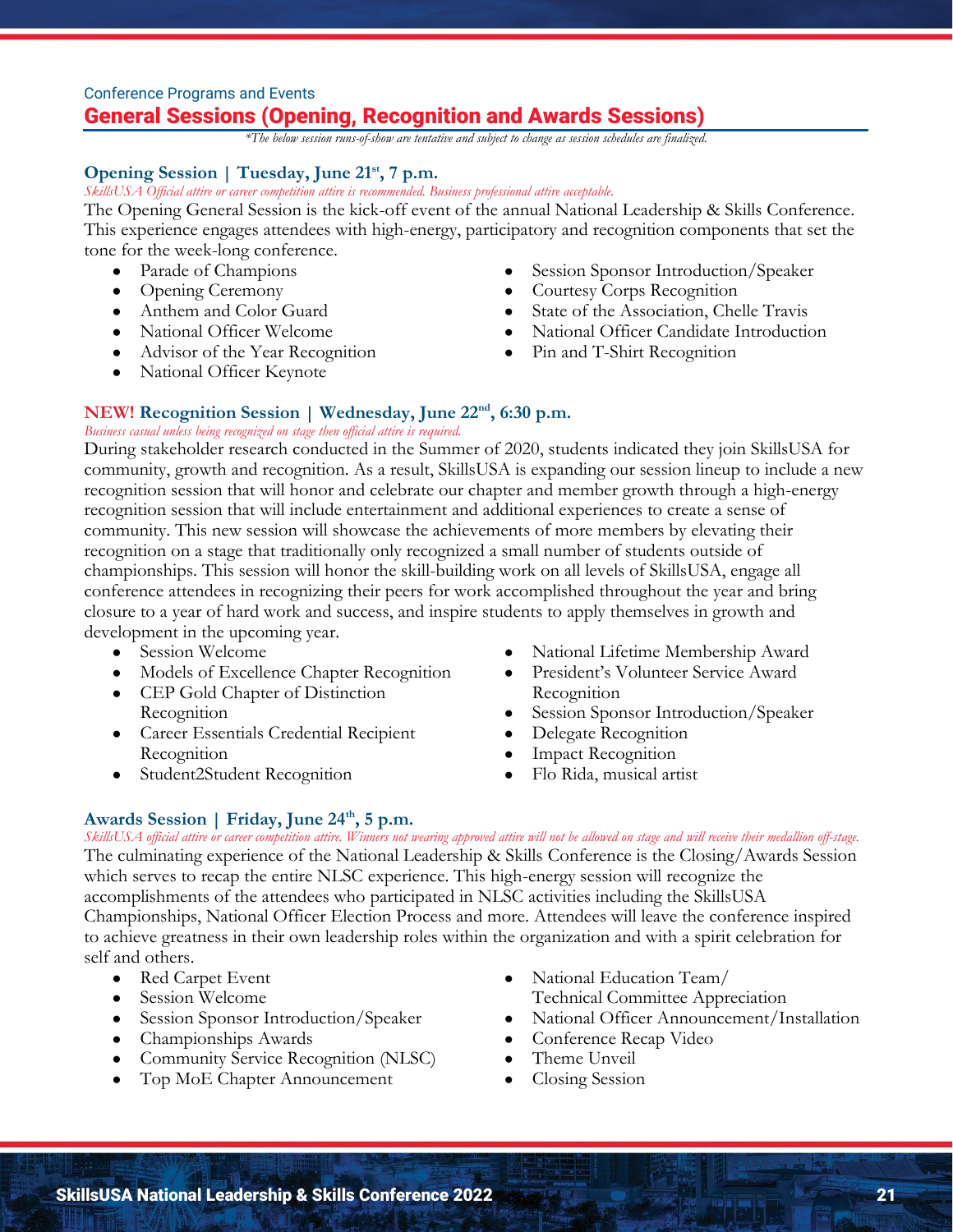# Hotel Information

#### **National Conference Hotel:**

All SkillsUSA Utah national conference advisors and students are required to stay at the Omni Atlanta Hotel at the CNN Center. The hotel room assignments have been completed, according to the room amount paid on the national conference invoice and based on the hotel rooming list previously submitted by each school.

The hotel address is: Omni Atlanta Hotel, 190 Marietta St NW Atlanta, GA 30303. The Omni Hotel is located approximately 1.5 blocks from the Georgia World Conference Center and the State Farm Arena, the locations of all national conference events. We will be within walking distance of every major Atlanta city attraction and numerous restaurant and food venues. We will be sharing the hotel with six other states.

When participants arrive at the hotel, they are required to attend a brief national conference orientation meeting, followed by the distribution of hotel room keys and all national conference materials.

No hotel incidentals are to be charged to a room. All incidental hotel charges must be paid via credit or debit card at the time of service.

Additional hotel information will be provided when it is received from the Omni hotel management team.

# Food Information

SkillsUSA Utah national conference participants are required to purchase their own food for most of the meals during the national conference, including travel days. SkillsUSA Utah will provide a continental breakfast on Tuesday morning, and a buffet dinner on Friday evening after the awards program. All other meals are the responsibility of the individual participants. There will be numerous "student friendly priced" food options in close proximity to the hotel. The closest grocery store is 1.5 miles away, but Atlanta police strongly advise against walking to this store. There are no refrigerators in the rooms.

Our estimate indicates each person should plan on a food budget between \$250 and \$300 during the national conference.

# Contest Clothing Information

Student contestants must wear the required/official contest clothing during all national conference events. Failure to do so will result in a penalty that will pretty much guarantee that the student will not win a national contest medal. A document that shows the required contest clothing for each competition is available on the utahskillsusa.org website NLSC page. If you need to purchase any items of clothing, you only have a few days to purchase these items from the SkillsUSA store on the national skillsusa.org website before they pack everything up for delivery to the national conference site in Atlanta.

Please, please, please make sure each contestant has the correct shoes, as specified in the technical standards. Yes, this is a very big deal at the national conference, and no, they don't make special allowances on site. We really don't want students to be penalized or disqualified because of shoe issues.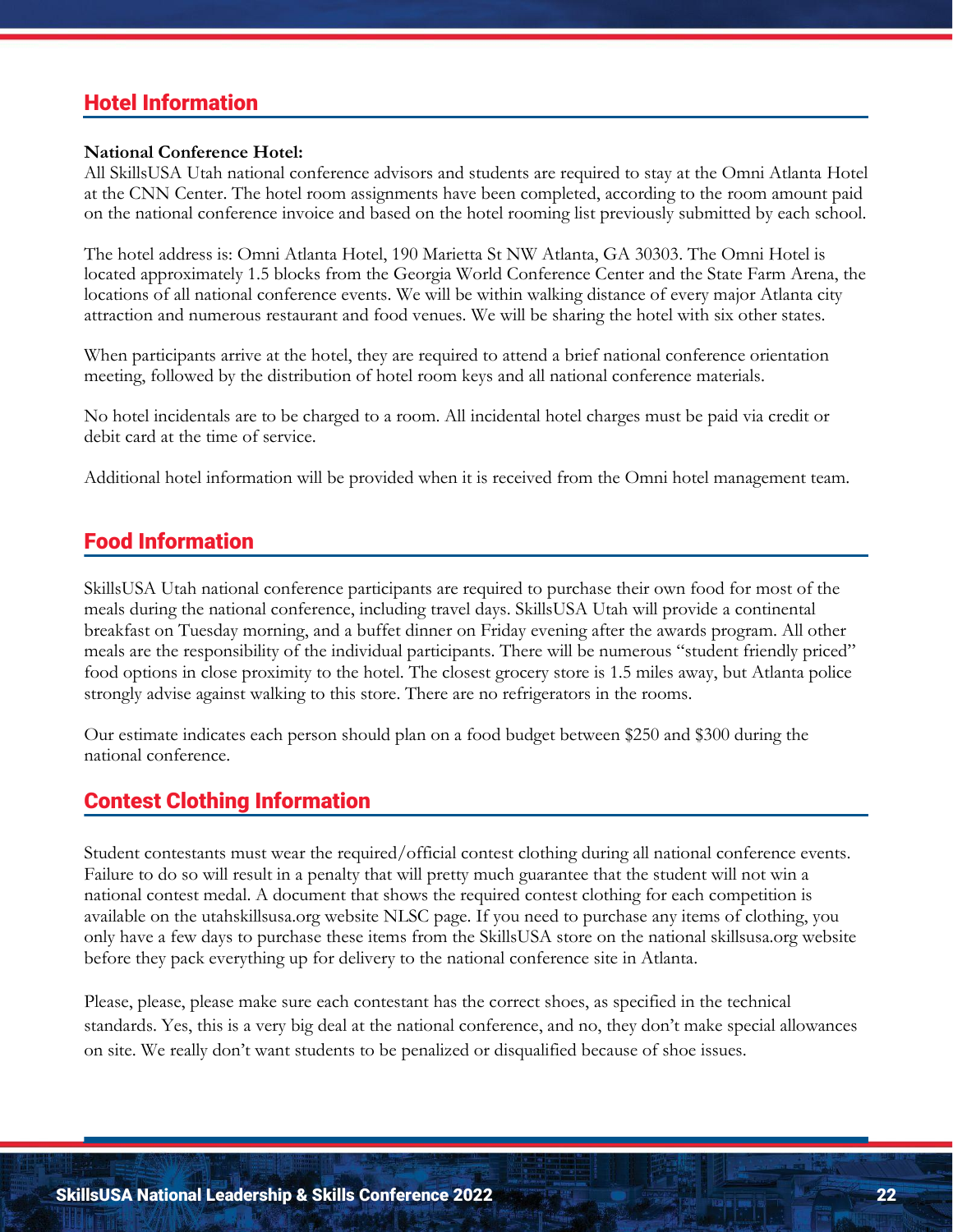# Resume' Information

Every student contestant is required to submit a one-page professional resume' to the contest judges at the start of the pre-contest meeting on Tuesday, June 21. Failure to do so will result is a significant penalty that will knock the student out of medal contention. It is strongly recommended that each student prepare this resume' far in advance of the national conference, and email themselves an electronic copy in case they need to print an additional copy prior to their pre-contest meeting.

# Equipment Trailer Information

Two SkillsUSA Utah volunteers will be driving a pickup truck and towing our equipment trailer to Atlanta to transport toolboxes, computers, and other required contest equipment that cannot be checked on the commercial aircraft. We will **NOT** transport participants' extra luggage or clothing in this trailer.

The equipment trailer will be at several locations during the week prior to the national conference. Please email me at [skillsusa.utahstatedirector@gmail.com](mailto:skillsusa.utahstatedirector@gmail.com) or text me at 435-590-8386 with your name, school and trailer items prior to June  $13<sup>th</sup>$  to inform me of your intention to bring tools and/or equipment to the trailer. Please adhere to the following schedule for tool/equipment drop-off:

#### **Monday, June 13th, 2022 at 10:00 am.**

The trailer will leave Cedar City, headed to Salt Lake City. Any southern Utah schools that have items for the trailer need to deliver their items to Richard Wittwer, 4318 West 1275 South, Cedar City, Utah 84720, by 8 pm on Sunday, June 12, 2022. If there are multiple items from the St. George area, please contact Richard Wittwer at [skillsusa.utahstatedirector@gmail.com](mailto:skillsusa.utahstatedirector@gmail.com) or 435-590-8386 to arrange for a single trip to St. George to collect these items prior to departure on the 13th. If it would be convenient for other schools to meet me near I-15 during the trip north, please contact me by email or phone to make these special arrangements.

#### **Tuesday, June 14th, 2022 from 9:00 am to 6:00 pm:**

The trailer will be at the Salt Lake Community College main campus parking lot located north of the Lifetime Activities Center or LAC, where we held the state conference awards program. This SLCC campus is located at 4600 South Redwood Road, Salt Lake City, Utah, 84123. The LAC is located at the west end of this campus. If I am not present when you arrive, call me at 435-590-8386.

#### **Wednesday, June 15th, 2022 from 8:00 am to 4:00 pm:**

The trailer will be in a parking at Mountain Ridge High School, 14100 Sentinel Ridge Blvd., Herriman, Utah 84096. If no one is present when you arrive, call me at 435-590-8386

The trailer will leave Salt Lake City at 8 am on Thursday, June 16 destined for Vernal, Utah later that day. The trailer will depart for Atlanta very early on Friday, June 17<sup>th</sup>. If you miss the drop-off times, the cost to ship heavy tools and equipment to Atlanta in time for the competitions will be extremely expensive. If necessary, make your own individual arrangements to ship your tools/equipment to the Utah national conference hotel at the following address: Omni Atlanta Hotel, Attn: SkillsUSA Utah, 190 Marietta St NW, Atlanta, GA 30303

#### **Special Note #1: The heaviest tools and equipment must be placed in the front of the trailer. If you have heavy tools or materials, please arrive at 9:00 am on Tuesday, June 14th.**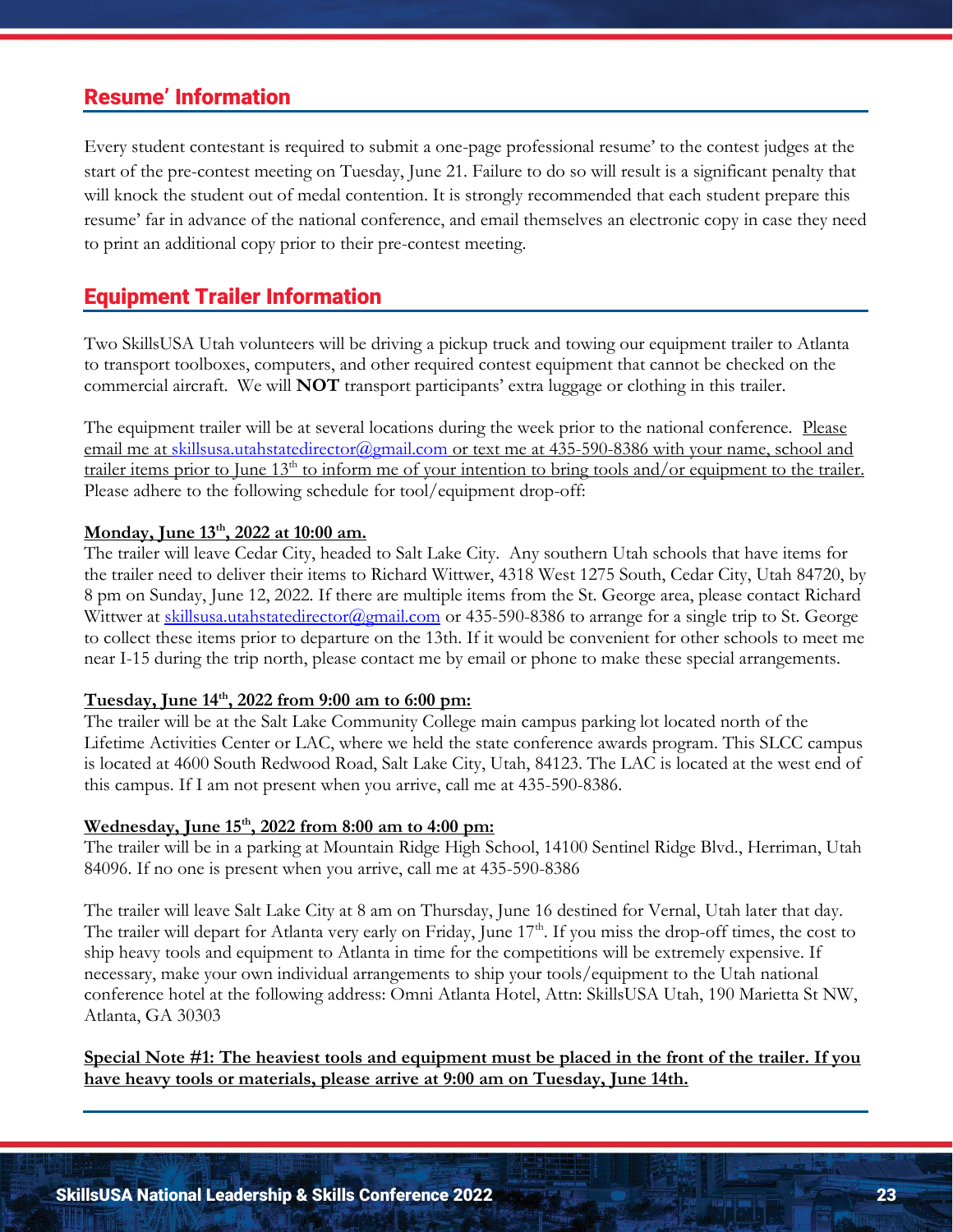**Special Note #2: A properly completed and signed liability release document must be submitted electronically to [skillsusa.utahstatedirector@gmail.com](mailto:skillsusa.utahstatedirector@gmail.com) or when you drop off your tools and equipment, or both. A copy of the trailer liability release can be found on the utahskillsusa.org website NLSC page.**

The truck and equipment trailer will depart from Atlanta at 6 am on Saturday, June 25<sup>th</sup>. All tools and equipment must be in the trailer by 11 pm on Friday, June 24<sup>th</sup>. (Heavy items must be placed in the front of the trailer.)

The trailer is scheduled to be in Salt Lake City in the evening of Tuesday, June 28<sup>th</sup>. Prizes, tools and equipment will be available for pickup on Wednesday, June 29<sup>th</sup> from 8 am to 5 pm at the Salt Lake Community College main campus parking lot located north of the Lifetime Activities Center. This SLCC campus is located at 4600 South Redwood Road, Salt Lake City, Utah, 84123. The LAC is located at the west end of this campus. If I am not present when you arrive, call me at 435-590-8386.

Shortly thereafter, the trailer and all unclaimed items will travel to Cedar City and be placed in a storage unit. You will have to make special arrangements to pick them up there. I will not pay for any shipping costs.

# Advisor Best Practices

#### **The Road to the National Conference:**

Set yourself and your student competitors up for success by following these best practices:

- Mark all deadlines on your calendar.
- Review the SkillsUSA Championships Technical Standards competition guidelines, which can be located in Absorb in the Professional Membership Benefits section.
	- Note that competition attire is required for national events that is not typically required at state championships.
	- Note also that SkillsUSA official attire is required for the Opening and Awards Sessions at NLSC.
	- Note that national guidelines specify what contest materials and equipment are provided and what is expected for each competitor to bring.
- Download the SkillsUSA 2022 NLSC App from the Apple Store or Google Play and follow SkillsUSA's social media channels (state and national) for updates.
- Bookmark the NLSC page and the contest updates page on the SkillsUSA website and check for updates frequently:
	- o National Leadership and Skills Conference: [bit.ly/SkillsUSANLSC](https://bit.ly/SkillsUSANLSC)
	- o Competitions: [bit.ly/NLSCChampionships](https://bit.ly/NLSCChampionships)
	- Contest Updates: [bit.ly/ChampionshipsUpdate](https://bit.ly/ChampionshipsUpdate) (Note: The updates page may be updated weekly or even daily leading up to NLSC.)
- Follow-up with your competitors. This step is crucial! Don't assume that your student is communicating needed information to parents/guardians.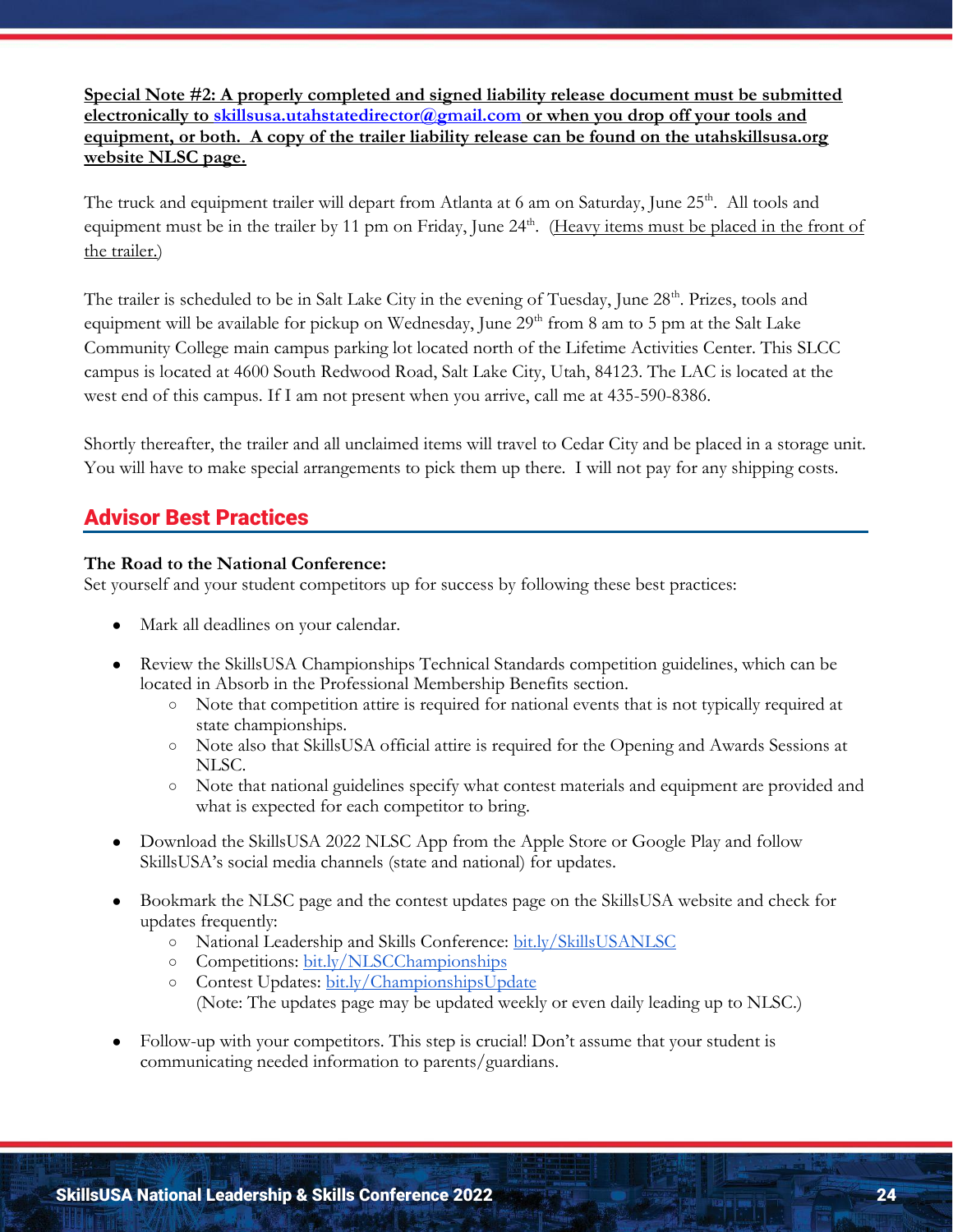- Make sure that your competitor and family understand that even though NLSC is in June, it is a school event and a SkillsUSA event and all policies and procedures will still be followed. (This is true even if the student has graduated from high school prior to attending NLSC.)
- Be candid about costs. If your student is expected to pay for food, baggage fees, mementos and clothing, give them a reasonable amount of money to plan for.
- Share a sample packing list with your competitor and family (see below).
- Set up regular contest practice sessions with your competitor. It is vital that your competitor studies the SkillsUSA Championships Technical Standards rules and regulations and practices each skill for the national competition. It is great to seek assistance from business and industry to evaluate work and provide feedback. This helps your competitor feel ready to compete.
	- Ask someone who is experienced with resumes to review your student's resume. Resumes are required for all NLSC contests. (Most people who work in HR departments are more than happy to help with this task.)
	- Review the SkillsUSA Professional Development / Knowledge Test with your competitor. Check the SkillsUSA website for more information about this.

#### **Planning and Packing — Tips for Students:**

- Take the time to think through what you will need, then pack accordingly.
- Leave your itinerary with family.
- Tag your luggage inside and out.
- Bring a cellphone.
- Bring your cellphone charger.
- Have your advisor's mobile phone number.
- Carry your medical insurance card.
- Have a valid travel ID (see TSA site for acceptable types of ID): Tsa.gov
- Bring a list of family phone numbers.
- Leave expensive electronics or jewelry at home.
- Bring an alarm clock.
- If you take prescription medicine, bring a supply with you.
- Bring some extra cash for emergencies.
- Bring two pairs of comfortable shoes.
- Write down your schedule including contest times and state meetings.
- No backpacks or large tote bags are allowed in the general sessions.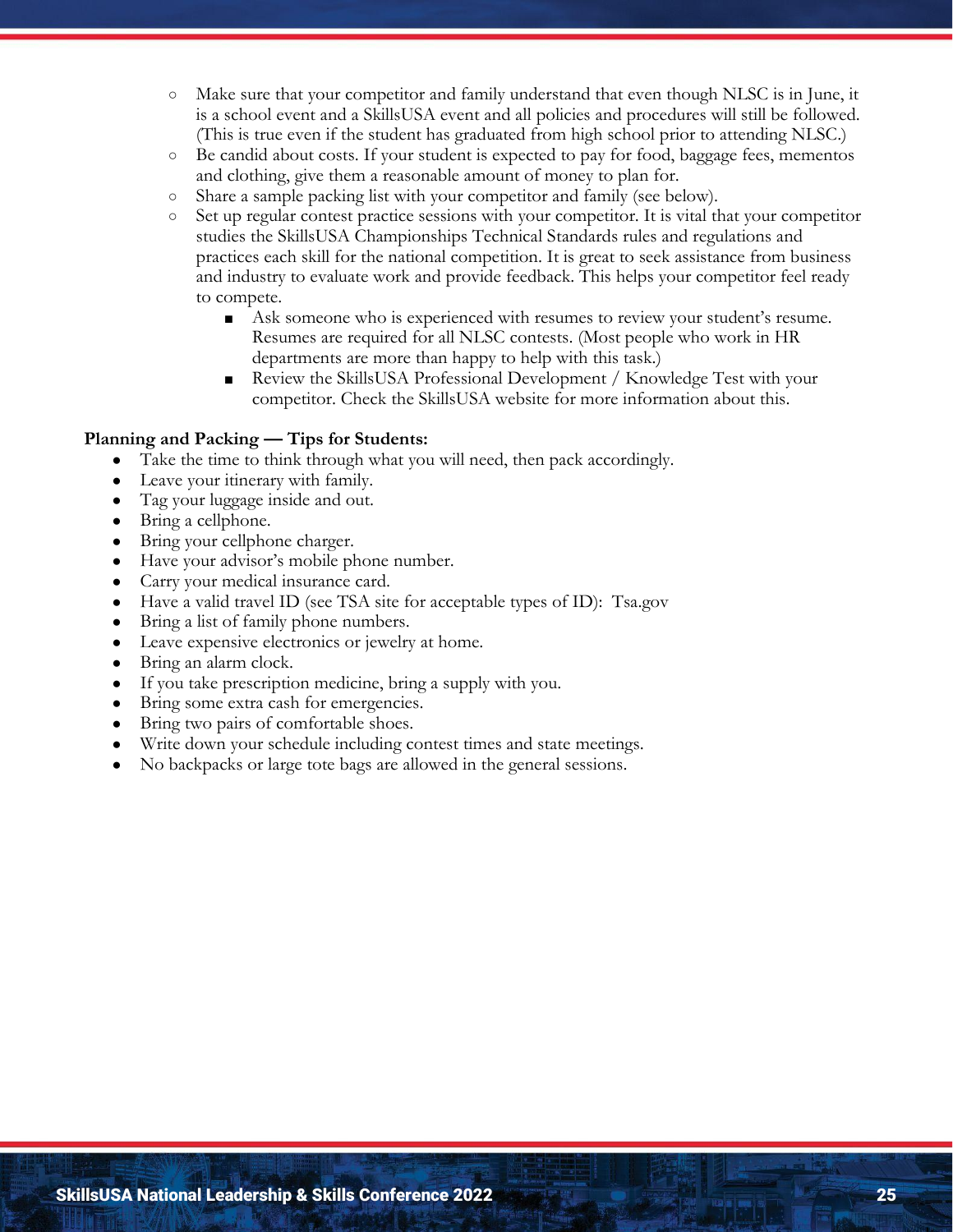#### **The Road Continues: Arrival in Atlanta**

#### **Hotel Courtesies**

SkillsUSA members have a nationwide reputation of high standards to uphold. Keep in mind that it is our good reputation that enables you to take pride in your organization. The following is a list of hotel courtesies and suggestions to which attendees should give serious consideration:

- Attendees should tip hotel staff when luggage is brought to their rooms  $$1$  to \$2 per bag).
- Attendees should tip for restaurant meals, food deliveries and room service (15%-20% of price).
- Attendees will not open hotel windows or throw objects out of the windows.
- Attendees should always be considerate of other guests in the hotel. Please realize that there may be business/industry representatives, technical committee chairs, judges, etc. staying in the same hotel.
- Attendees should keep their sleeping room neat and clean at all times.
- Attendees are not allowed in any hotel room other than their own assigned room. There are common areas in all hotels for social gathering.
- Attendees are expected to respect and obey hotel security procedures and safety regulations. Posted notices must be followed at all times.
- Attendees will observe the assigned curfew times, regardless of age.
- Attendees are provided a copy of the conference [Code of Conduct,](https://www.skillsusa.org/wp-content/uploads/2020/12/SkillsUSA-Conference-Registration-and-Liability-Form.pdf) located on page 2.
- Any additional rules established by advisors/chaperones and/or hotel must be followed at all times.

#### **Fire Safety**

The probability of you being involved in a hotel or motel fire is remote but taking a few precautions and knowing what to do in an emergency is important to every traveler. You may not have time to plan during an actual emergency.

- 1. When you check in, ask at the front desk what type of fire alarm the establishment uses and what the alarm sounds like (sirens, gong, whoop, public address, etc.)
- 2. When you arrive in your room, check to see if a fire evacuation plan is posted on the door and read it carefully. If one is not posted, ask the front desk.
- 3. Next, find the two exits nearest your room. Check them to be sure they are unlocked and unblocked.
- 4. Then count the doors between your room and the exits. This will help you find the exits if the corridor is unlighted or becomes filled with smoke.
- 5. Take every alarm or unusual noise seriously. Should you hear an alarm, don't hesitate act.
- 6. If fire is in your room, get out of the room and close the door. Report the fire immediately to the fire department and the front desk.
- 7. If the fire is not in your room, leave it if you can. Touch the door to test it for heat. If it's cool, brace your shoulder against the door and open it slowly. Be ready to close the door right away if there are flames on the other side. Stay low and crawl through the smoke to the exit; fresher air will be near the floor. Take your key so that you can return to your room if you can't use the exits.
- 8. If your room door is hot, don't open it; there could be fire on the other side.
- 9. Use wet towels or sheets to seal the cracks around the door. Turn off fans and air conditioners. Call the fire department even if you can see firefighters outside and give your exact location. Signal at your window and stay low to avoid smoke. Leave your window closed if you see smoke outside since smoke and fire may enter through the window. If there is smoke in the room and it is clear outside, try opening the window. Be sure to close the window immediately if more smoke enters your room.
- 10. Fire exits and stairwells are your best escape routes. Never use an elevator during a fire; the elevator could stop at the fire floor.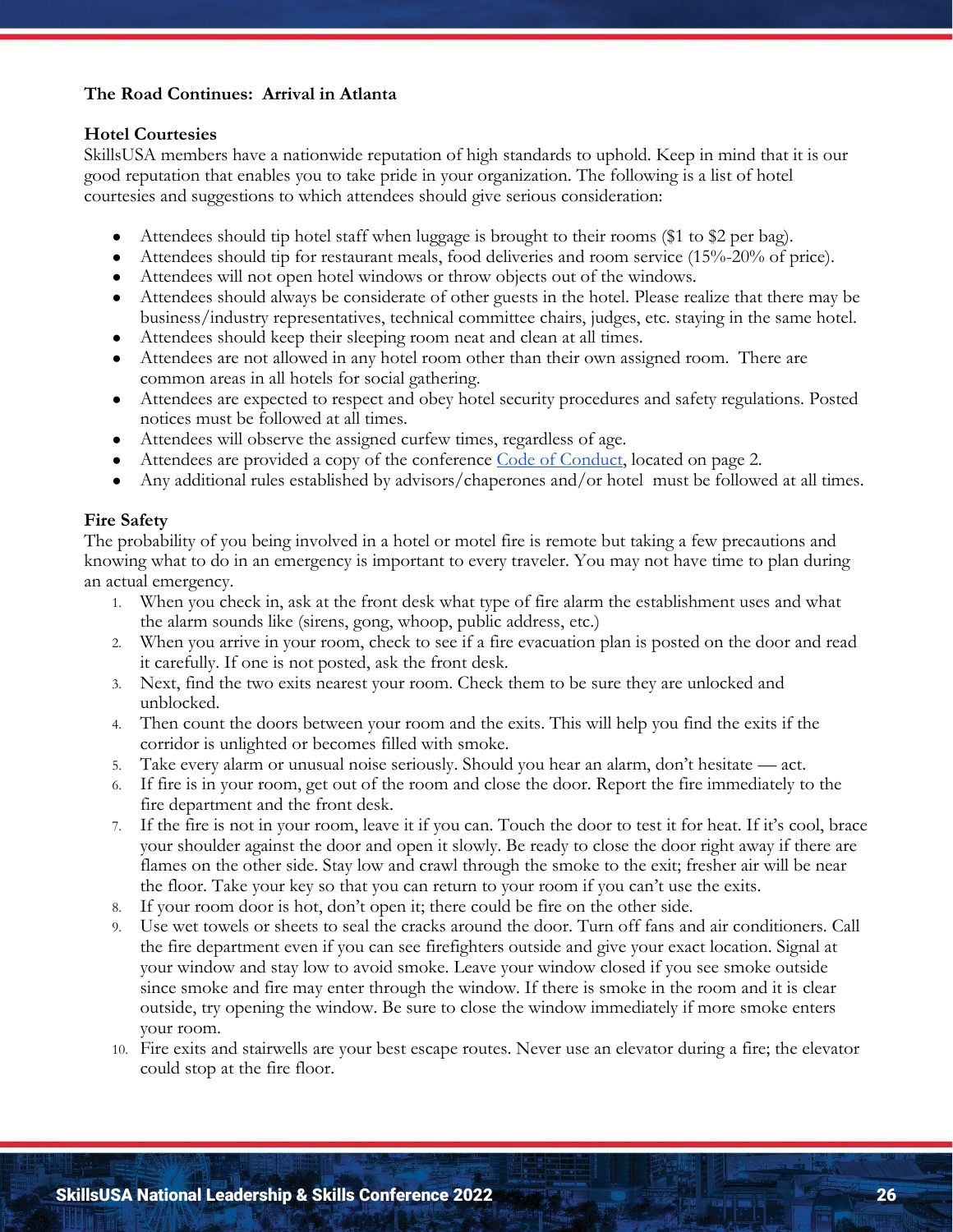#### **The Road Continues: Things to Do During NLSC**

Conference week will really fly by, but try to take in as much as possible. This conference provides something for everyone. Best practices: Meet as many people as you can. Get contact information or connect on social media. You will meet fellow advisors who have great ideas; you will meet industry personnel who can advise you. You will meet national staff who are prepared to help you become the best SkillsUSA advisor you can be. And it all starts with a simple hello!

- SkillsUSA Championships: All contests are open for viewing: June 21-23. Clearly, while you cannot communicate with your competitor during the competition, you can observe the contest in real time.
	- Observing other competitions is a great best practice tip. You can learn about contests that you might have competitors for in the future or share information about contests with colleagues back home.
	- Make some time to look at the leadership contests displays. Not only can you get great ideas for future competitors, but you can learn so much about chapters around our country and what they are doing in SkillsUSA!
- SkillsUSA TECHSPO is one of the largest technical trade shows in the country. Open June 21-23, plan to spend some talking to exhibitors, getting some freebies, and networking with other advisors in your CTE career cluster. Your students will also love TECHSPO as many exhibits are interactive.
- The SkillsUSA Store is open June 20-23. There is always something wonderful in the store, and often you will be "first on the block" for cool branded merchandise including shirts, gifts and accessories as well as contest clothing or SkillsUSA blazers. Your students will also want to shop.
- Academy of Excellence: June 21-23. If you can't make it to Engage, plan to attend some sessions during the new Academy of Excellence. These professional development sessions are free with your conference registration and range in topics from SkillsUSA related to teaching pedagogy and more! You can attend as many sessions as you would like. Consult the NLSC app for topics, presenters and a detailed schedule.
- SkillsUSA University: June 21-23. How would you like to learn a technical skill that employers are desiring in your field? Come and see a business/industry representative display a technical skill in your career cluster area. Sessions are free with your conference registration. You can come to as many as you like; consult the 2022 NLSC app for topics, presenters and schedule.
- Community Service Project: June 24. Sign up in advance to participate in this annual tradition of giving back to our host city. You and your students can participate.
- **General Sessions** 
	- Opening Session: Tuesday, June 21 at 7 p.m. This energetic session kicks the conference into high gear with all attendees participating in the excitement. Keynote speakers and the national officers will motivate you for a great NLSC experience.
	- Recognition Session: Wednesday, June 22 at 6:30 p.m. Our new recognition ceremony will serve to recognize excellence in students, advisors, chapters and more.
	- Awards Session: Friday, June 24 at 5 p.m. NLSC culminates in awarding gold, silver and bronze medals to outstanding competitors in over 100 contests that took place during the week.
- Things to Do in Atlanta: There are many fantastic places to visit within walking distance of the convention center. Visit [www.discoveratlanta.com](http://www.discoveratlanta.com/) to learn more.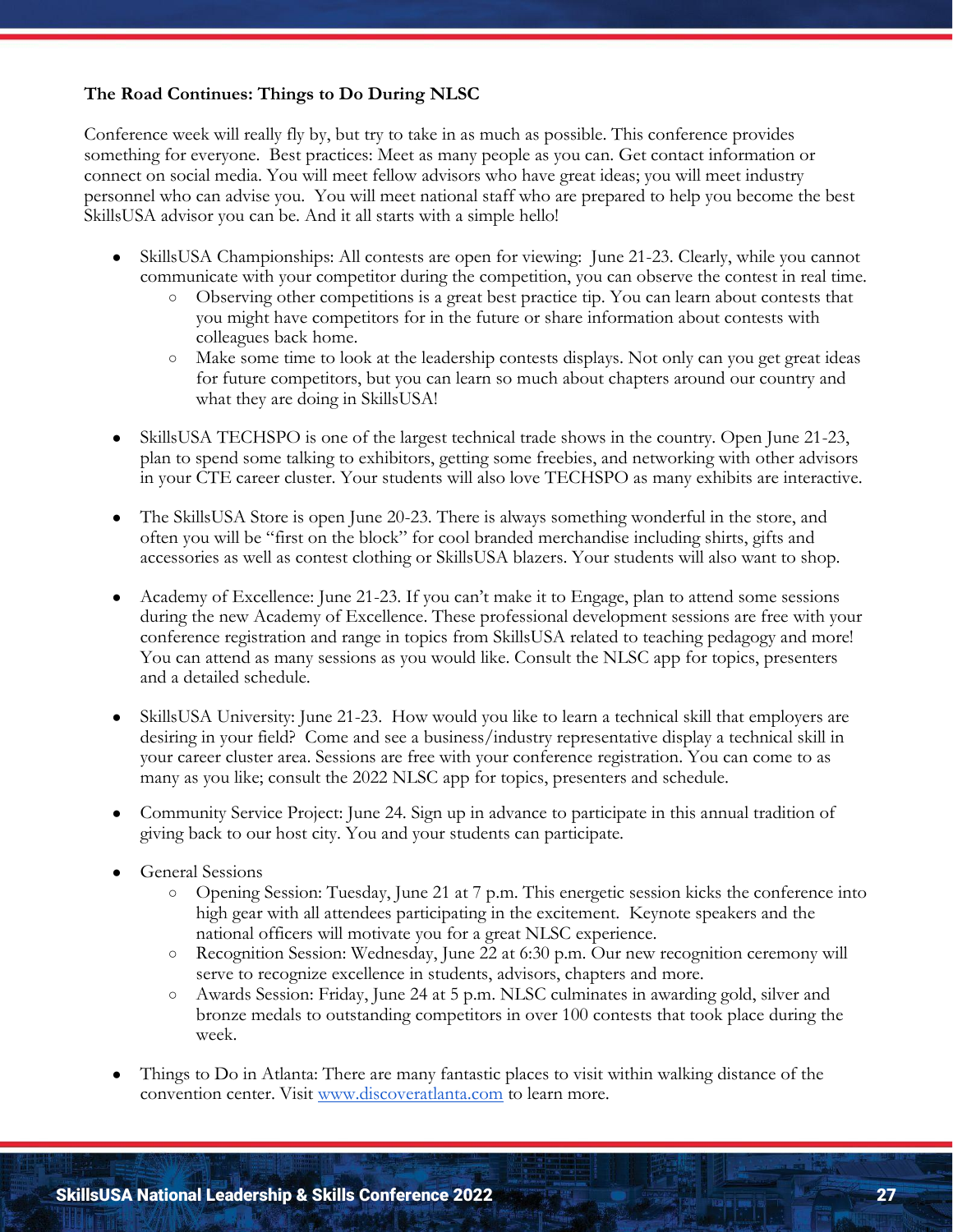#### **SkillsUSA Winners List and Winners Photos**

SkillsUSA will announce winners on Friday night, provide lists to SkillsUSA state offices, and then post a list of SkillsUSA Championships winners on the SkillsUSA website soon after NLSC. In addition, scores will be posted when available and these can be located using your contestant number.

SkillsUSA will post winners photos on the website after the national conference. These high-resolution downloadable photos are taken backstage of all medalists as they go to collect their prizes.

#### **Duties and Responsibilities of Advisors during the NLSC:**

Advisors, it is critical that you supervise your students during the entire national conference experience. Their safety and well being are your number one priority. Much of their success at the national conference depends on your level of involvement before and during the conference.

#### **Prior to the national conference:**

- Review the national technical standards with your student(s) to ensure that they are aware of every possible contest task.
- Verify that each student has the proper contest clothing, including shoes that meet or exceed the national technical standards specifications.
- Verify that each student has the tools, equipment and materials, including any safety equipment to be supplied by the contestant, as specified in the national technical standards.
- Verify that both you and each contestant checks the national SkillsUSA website for any contest updates that apply to their contest.
- Verify that every student contestant takes the SkillsUSA Professional Development Test before Friday, June  $17<sup>th</sup>$ . They will receive login information for this test before the end of May.
- Verify that every student has a paper copy of a one-page professional resume' and that they also have access to an electronic copy of their resume, such as a resume' they have emailed to themselves.
- Ensure that every student has sufficient money to purchase three meals per day for six days.
- Verify that each student has been given a copy of the flight itinerary and all flight information. Make sure they have proper transportation to the airport, and that they will arrive at least two hours before their flight.
- Verify that each student will be properly supervised during all travel activities.

#### **During the national conference in Atlanta:**

- You are responsible to supervise your student at all times and in all places during the national conference. You must know where they are at all times.
- It is critical that you assist your student in finding the time and location of the pre-contest meeting on Tuesday, June 21<sup>st</sup>.
- Help your student find the contest site on the contest floor on Tuesday. Some skills contests begin on Tuesday and most leadership contests begin on Wednesday.
- Ensure that every student abides by national SkillsUSA and SkillsUSA Utah policies and procedures.
- Provide encouragement often, and support when necessary.
- We want students and advisors to enjoy the national conference experience. Find a way to have some fun with your students.